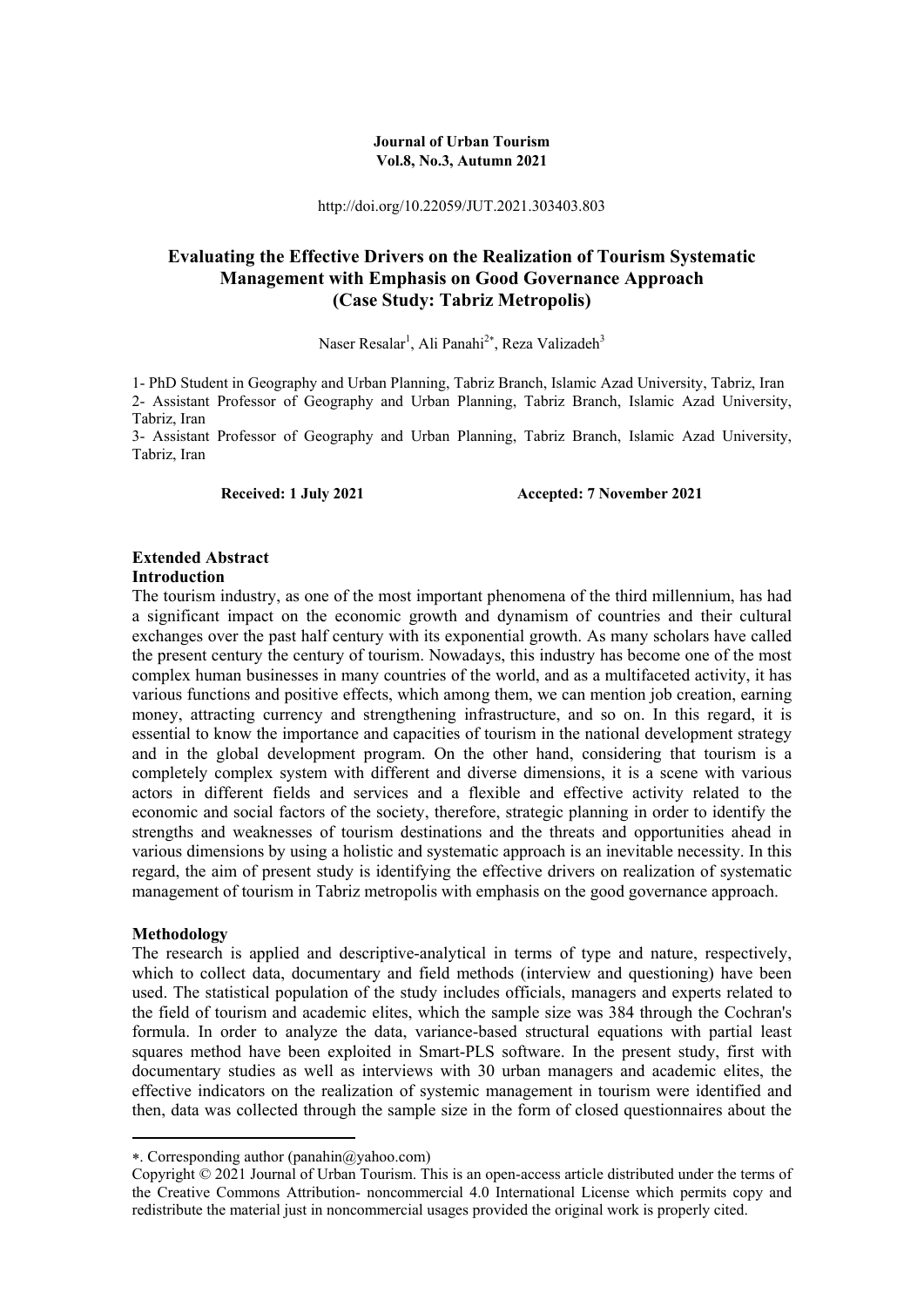effect of these indicators on tourism in Tabriz metropolis.

#### **Results and discussion**

The research findings show that management in the field of tourism in Tabriz metropolis has problems such as lack of coordination and cooperation of organizations and government agencies and parallelism of organizations, defective administrative and bureaucratic structure of tourism organizations and lack of proper policy in tourism. Also, findings indicate that the most effective among the components studied in order to achieve the tourism systematic management in Tabriz metropolis related to the existence of a single and accountable leadership; the existence of interaction and international trust in institutions involved in tourism and urban management efforts in creating and strengthening non-governmental associations and institutions in order to participate in tourism management with a score of 0.822, 0.803 and 0.756, respectively.

#### **Conclusion**

Nowadays, tourism is one of the world's three most lucrative industries (oil, automotive, and tourism). In this regard, tourism development, especially in less developed countries, is an effective factor in combating poverty and increases the income of different strata, reduces unemployment and economic prosperity and thus improves the quality of life and increases social welfare. Given the effectiveness and impressionability of this industry on different dimensions of society, it is necessary to consider a systemic perspective in tourism development planning. In this regard, the aim of present study is identifying the effective drivers on realization of systematic management of tourism in Tabriz metropolis with emphasis on the good governance approach. A study of the metropolitan management system of Tabriz in the field of tourism indicates that there are many problems in the proper management of this industry, including the lack of integration of the management system and parallel work of organizations involved in tourism, lack of proper capacity building in various dimensions such as poor education of specialized staff in various tourism centers; lack of proper needs assessment of tourists' preferences; non-use of knowledgeable people and taking advantage of successful national and international experiences; the lack of proper planning in the way of spatial distribution of elements affecting the various dimensions and types of tourism and the lack of attention to proper marketing and advertising. In order to achieve proper management in the field of tourism in Tabriz metropolis, emphasizing the systemic approach and good governance, it can be said that the most important effective initiatives are institutional capacity building, emphasis on institutional integration and integration, participation and efficiency and effectiveness.

**Keywords:** Systematic Management, Tourism, Good Governance, Tabriz Metropolis.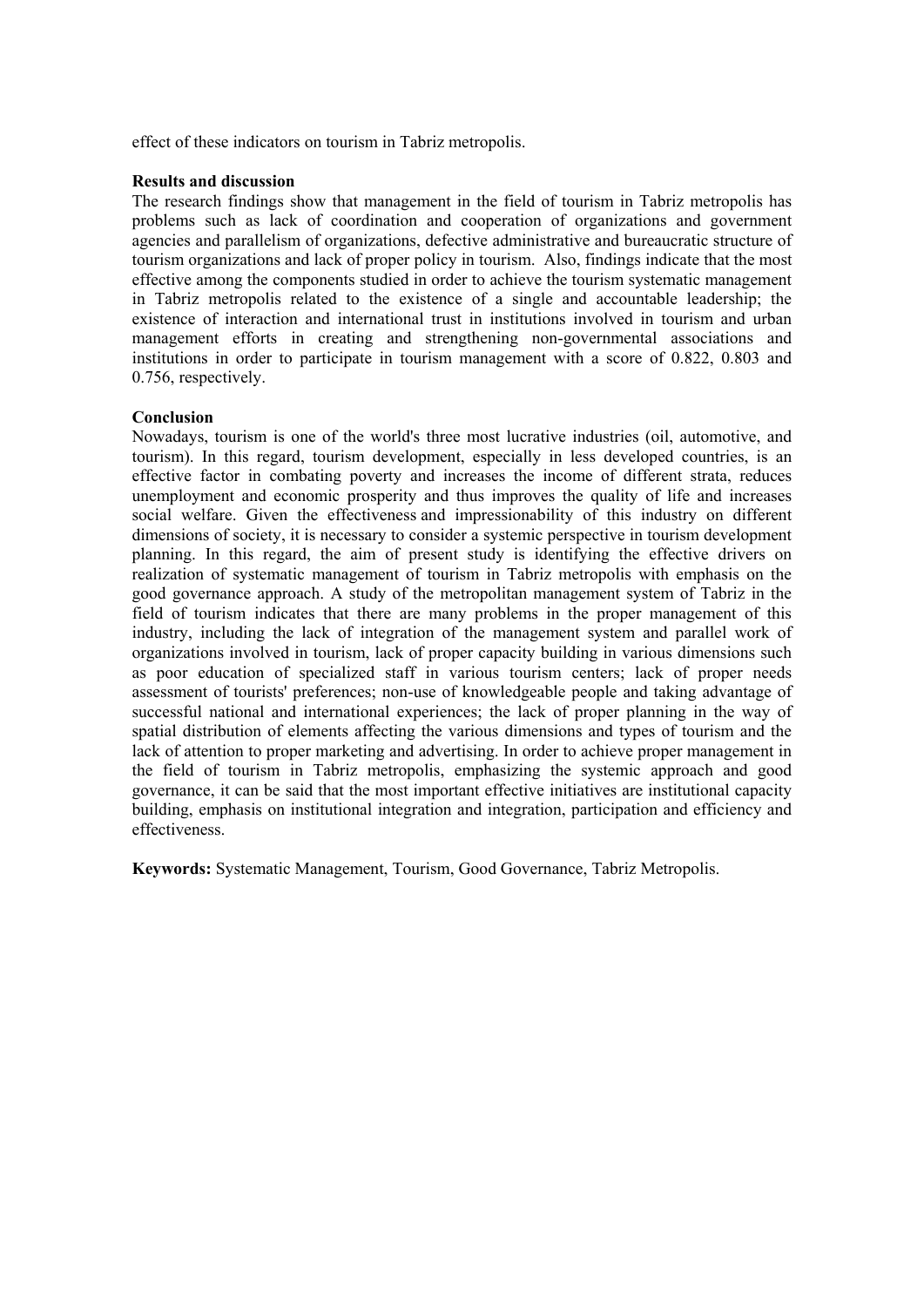## **فصلنامه گردشگري شهري، دورة ،8 شمارة ،3 پاييز 1400 صص. 17-32**

http://doi.org/10.22059/JUT.2021.303403.803

# **ارزيابي پيشرانهاي تأثيرگذار بر تحقق مديريت سيستمي گردشگري با تأكيد بر رويكرد حكمروايي خوب، مطالعه موردي: كلانشهر تبريز**

**ناصر رسالور**- دانشجوي دكتري جغرافيا و برنامهريزي شهري، واحد تبريز، دانشگاه آزاد اسلامي، تبريز، ايران - استاديار جغرافيا و برنامهريزي شهري، واحد تبريز، دانشگاه آزاد اسلامي، تبريز، ايران <sup>1</sup> **علي پناهي رضا وليزاده**- استاديار جغرافيا و برنامهريزي شهري، واحد تبريز، دانشگاه آزاد اسلامي، تبريز، ايران

 **تاريخ دريافت: 1400/04/10 تاريخ پذيرش: 1400/08/16**

## **چكيده**

امروزه گردشگري بهعنوان يكي از مهمترين صنايع درآمدزا، ارتباطات گستردهاي با ساير قـسمتهـاي اقتـصادي، اجتماعي، زيستمحيطي و ... دارد. با توجه به ارتباطات وسيع گردشگري با بخشهاي مختلف، تأكيد بـر رويكـرد مديريت سيستمي در راستاي دستيابي به توسعه اين صنعت ضرورتي اجتنابناپذير ميباشد. در اين راستا، هـدف از تحقيق حاضر شناسايي پيشرانهاي تأثيرگذار بر تحقق مديريت سيستمي گردشـگري در كـلان شـهر تبريـز بـا تأكيد بر رويكرد حكمروايي خوب ميباشد. روش تحقيق از نظر نوع آميخته (كمي-كيفي)، از نظر هدف كـاربردي و از نظر ماهيت توصيفي-تحليلي ميباشد كه بهمنظور تحليل دادهها نيز از معادلات ساختاري مبتني بر واريانس با روش حداقل مربعات جزئي در نرمافزار pls-Smart استفادهشده است. جامعـه آمـاري تحقيـق شـامل مـسئولان، مديران و كارشناسان مرتبط با حوزه گردشگري و نخبگان دانشگاهي (حدود 1400 نفر) ميباشد كه حجـم نمونـه با استفاده از فرمول كوكران تعداد 384 نفر بهدستآمده است. يافتههاي تحقيق نـشان مـيدهـد كـه مـديريت در حوزه گردشگري كلانشهر تبريز داراي مشكلاتي همچون عدم هماهنگي و همكاري سـازمانهـا و ارگـانهـاي دولتي و موازي كاري سازمانها، ساختار معيوب اداري و بوروكراتيك سـازمان گردشـگري و فقـدان خـطمـشي و سياست گذاري مناسب در حوزه گردشگري مي باشد. همچنين يافتهها نشان مي دهد كه بيشترين اثر گذاري در بـين مؤلفههاي موردبررسي در راستاي تحقق مديريت سيستمي گردشگري در كلانشهر تبريز مربوط به وجود رهبري واحد شايسته و پاسخگو؛ وجود تعامل و اعتماد بين نهادي در نهادهاي درگير با امور گردشگري و تلاش مـديريت شهري در ايجاد و تقويت انجمنها و نهادهاي غيردولتي بهمنظور مشاركت در اداره امور گردشگري به ترتيـب بـا امتياز ،0/822 0/803 و 0/756 ميباشد. از طرفي شاخص نيكويي برازش مدل GOF براي انـدازهگيـري بـرازش مدلهاي اندازهگيري و ساختاري مقدار 0/682 بهدستآمده است كه از مطلوبيـت كلـي مـدل سـاختاري تحقيـق حكايت دارد.

**واژگان كليدي:** مديريت سيستمي، گردشگري، حكمروايي خوب، كلانشهر تبريز.

**.** 

<sup>.</sup> اين مقاله برگرفته از رساله دكتري آقاي ناصر رسالور در رشته جغرافيا و برنامهريزي شهري به راهنمايي نويسنده دوم و مشاوره نويسنده سوم در دانشكده علوم انساني و تربيتي دانشگاه آزاد اسلامي واحد تبريز ميباشد.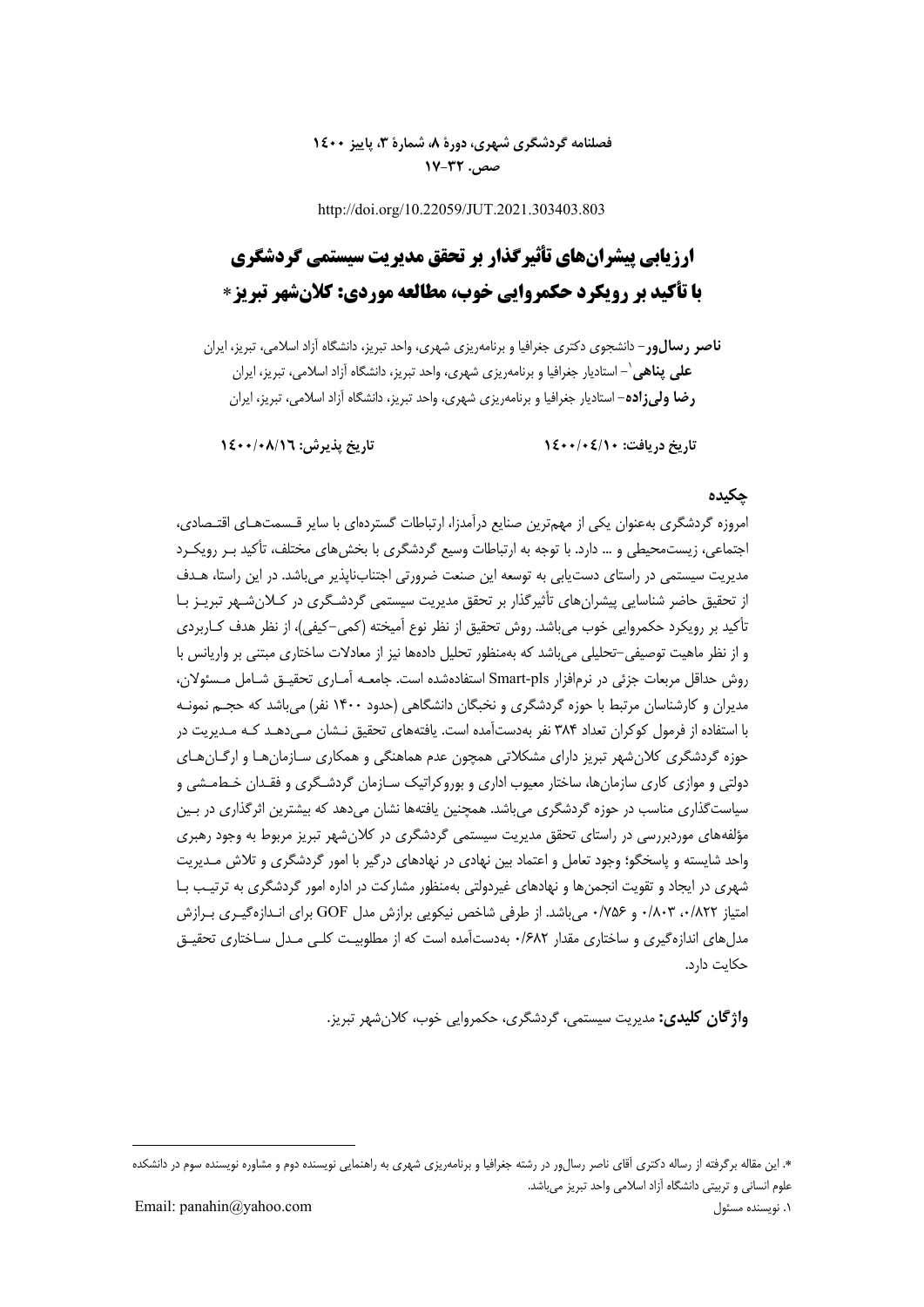#### **مقدمه**

صنعت گردشگري بهعنوان يكي از مهمترين پديدههاي هزاره سوم، طي نيمقرن گذشته با رشد تصاعد گونـه خـود تـأثير بسزايي در رشد و پويايي اقتصادي و تبادلات فرهنگي كشورها داشته است. بهطوريكه بسياري از صـاحبنظـران، قـرن Hawkins & Shaun,2007:351; Conaghan et al,2015:105; Manuel et ) نهادهاند نام گردشگري قرن را حاضر ,2017:526al(. امروزه اين صنعت در بسياري از كشورهاي جهـان، بـه يكـي از پيچيـدهتـرين كـسبوكارهـاي بـشري تبديلشده است و بهعنوان فعاليتي چندوجهي داراي كاركردها و اثرات مثبت گوناگون ميباشد كه ازجمله آنها مـيتـوان به اشتغالزايي، كسب درآمد، جذب ارز و تقويت زيرساختها و ... اشاره كرد (قـادري و همكـاران29:1390،؛ حكمـتنيـا، 72:1399). در اين راستا، شناخت اهميت و ظرفيتهاي گردشگري در استراتژي توسعه ملي و در برنامـه توسـعه جهـاني بسيار مهم است (2013:430 ,WTO(. از طرفي با توجه به اينكه گردشگري يك سيستم كاملاً پيچيده با ابعاد مختلف و متنوع، صحنهاي با بازيگران متعدد در عرصهها و خدمات مختلـف و فعـاليتي منعطـف و تأثيرپـذير در ارتبـاط بـا عوامـل اقتصادي و اجتماعي جامعه ميباشد (2009:34 ,Sharpley; 2002:7 ,Doswel(. بنابراين برنامهريـزي اسـتراتژيك در راستاي شناسايي نقاط ضعف و قوت مقاصد گردشگري و تهديدها و فرصتهاي پيشِ رو در ابعاد مختلف با بهرهگيـري از رويكرد جامعنگـر و سيـستمي ضـرورتي اجتنـابناپـذير مـي باشـد ( ,Oreja-Rodríguez et al,2008:53; Vila et al ,2016:288al et Budeaunu; 2012:1296 ,Zhang; 2010:253(. بدين منظور گردشـگري بـراي آنكـه بتوانـد بـه توازني ميان نيازهاي جوامع محلي، حفاظت محيطزيست و ارتقاي سطح كيفيت زندگي و تجربه گردشگري دسـت يابـد، نيازمند يك نظام مديريتي قوي درزمينه بهرهوري گردشگري و چهارچوب عرضه و تقاضا با تأكيد بر توسعه پايـدار اسـت (پاپلي يزدي و سقايي، 67:1385؛ كشاورز، 122:1398). در اين راستا امروزه روش برنامهريزيشده مديريتي براي توسـعه گردشگري در سطوح مختلف بهصورت يك اصل در بسياري از نقاط پذيرفتهشده است. گرچـه هنـوز اجـراي طـرحهـا و سياستها در برخي از مناطق ضعيف است؛ بسياري از كشورها و مناطق آنها برنامـه گردشـگري در دسـت تهيـه دارنـد. كشورهايي كه تاكنون چنين طرحهايي را اتخاذ نكردهاند، ميبايست در آيندهاي نزديك اين مـسئله را مـدنظر خـود قـرار دهند. برنامهريزياي كه مبتني بر بهرهگيري از رويكردهاي نوين همچون حكمروايي مطلـوب در نظـام مـديريت خـود و تحقق پذيري مؤلفههايي همچون مشاركت، مسئوليتپذيري، پاسخگويي، دانش محوري، مديريت يكپارچه و سيستمي و ... باشد. ازاينرو در تحقيق حاضر به دنبال پيشرانهاي تأثيرگذار بر تحقق مديريت سيستمي گردشگري با تأكيد ب ر رويكـرد حكمروايي در كلانشهر ميباشيم. كلانشهر تبريز بـا دارا بـودن انـواع جاذبـه هـاي گردشـگري، جاذبـههـاي مـذهبي، جاذبههاي شهري، جاذبههاي نظامي، جاذبههاي مسكوني و داشتن آبوهواي خوش و منـاظر مطلـوب، چـشمههـاي آب گرم و كوهستانهاي مناسب براي كوهنوردي و اسكي (در اطراف شـهر) متأسـفانه نتوانـسته بـهجايگـاه خـود در جـذب گردشگران در سطح ملي و بينالمللي دست يابد. يكي از مشكلات موجود در راستاي عـدم توسـعه گردشـگري مطلـوب ناشي از معضلات ساختاري و مديريتي در ابعاد مختلف يكپـارچگي، همـاهنگي، كـارايي، عـدم ظرفيـت سـازي نهـادي و همافزايي نهادي ميباشد. در اين راستا تحقيق حاضر باهدف پاسخگويي به سؤال زير نگارش شده است: مهمترين پيشرانهاي تأثيرگذار بر تحقق مديريت سيستمي گردشگري كلانشهر تبريز با تأكيد بـر رويكـرد حكمروايـي

خوب كداماند؟

ضيائي و عباسي (1397) در مطالعهاي به بررسي چالشها و رويكردهاي توسعه گردشگري پايدار پرداختهاند. اين مطالعـه نشان ميدهد كه شناسايي مهمترين چالشها و نقدهاي مفهومي و اجرايي در راستاي توسعه گردشگري پايدار از دو وجه عرضه و تقاضاي گردشگري قابلبررسي ميباشد. از وجه عرضه با چالش هايي چون ماهيت پيچيده سيستم گردشـگري و وابستگي مقصد به كلان سيستمهاي خارجي و از وجه تقاضا با چالشهاي چون ماهيت منحـصربهفـرد توليـد و مـصرف تجربه گردشگري و اندازه واقعي بازار تقاضاي گردشگري مواجه است. درويشي و همكاران (1398) در پژوهشي مـديريت و برنامهريزي سيستمي گردشگري پايدار در كلانشهرهاي ايران را موردبررسي قراردادهانـد. نتـايج ايـن پـژوهش نـشان ميدهد كه مديريت و برنامهريزي سيستمي گردشگري پايدار در كلانشهرهاي ايران پديدهاي پيچيده و پر چـالش اسـت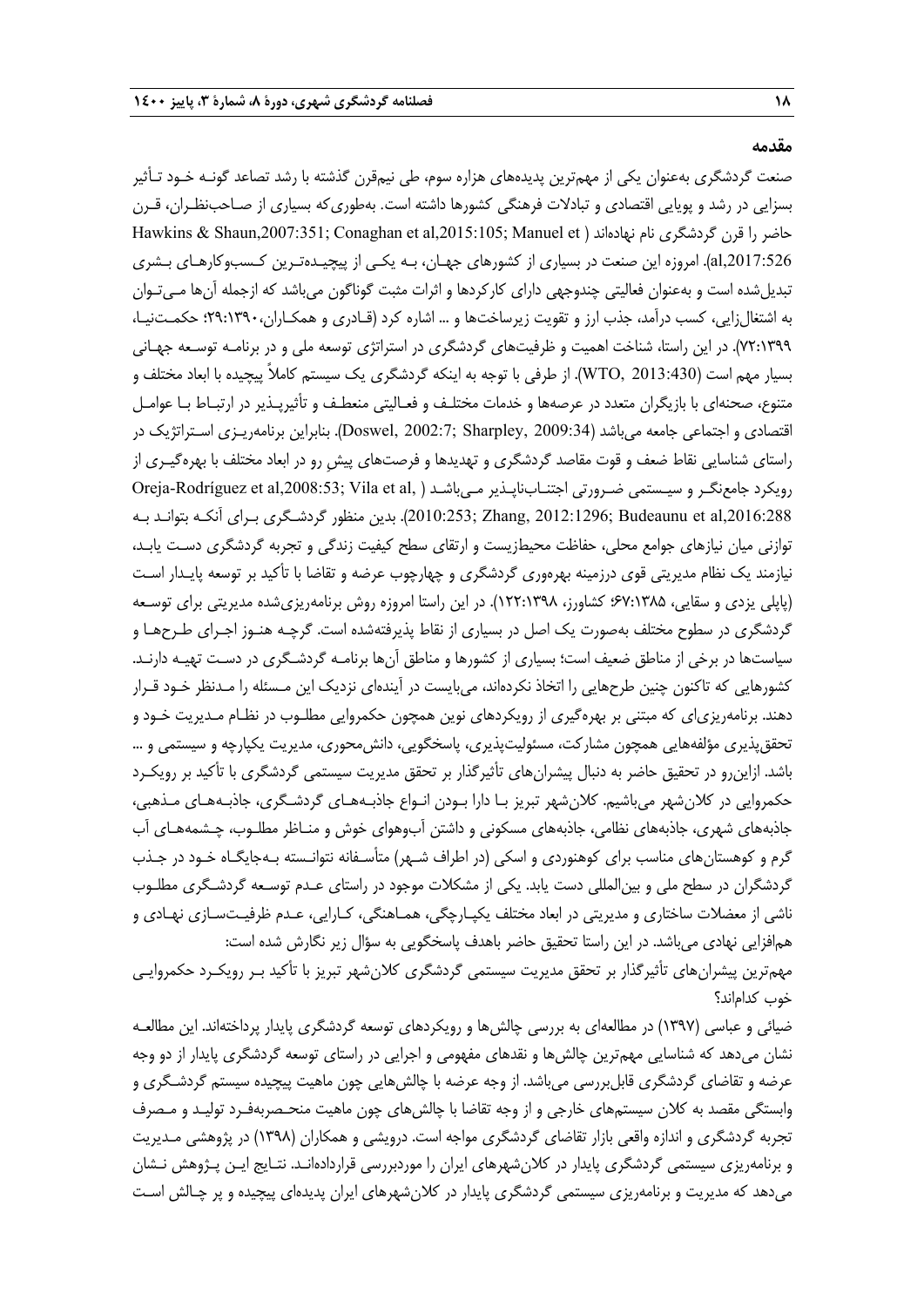كه نيازمند مديريت و برنامهريزي دولت در سطوح قانونگـذاري و دسـتگاههـاي اجرايـي و نظـارتي اسـت. برنامـهريـزي سيستمي گردشگري پايدار در كلانشهرهاي ايران بايستي همه نهادهاي حاكميتي كشور بهويژه نهادهاي حوزه امنيت را در چرخهاي كارآمد و پويا با خود همراه سازد. صابري و همكاران (1398)، در پژوهش خود تحت عنوان ارزيـابي ظرفيـت مديريت يكپارچه توسعه گردشگري شهرستان كاشان نشان ميدهند كه نبود تعامل و هماهنگي بين عناصر و بخشهـاي مديريتي گردشگري منجر به عدم مديريت يكپارچه شهرستان كاشان شده است . همچنين نبود تعامـل و همـاهنگي بـين عناصر و بخشهاي مديريتي گردشگري منجر به عدم توسعه متوازن سيستم گردشگري شهرستان كاشان گرديده اسـت. همچنين چينان1 و همكـاران (2015) در تحقيقـي بـه بررسـي دسـتورالعملهـاي مـديريت گردشـگري سـلامت بـراي گردشگران خاورميانه در استان پوكت/2تايلند پرداختهاند. در ايـن تحقيـق محورهـاي موردبررسـي در راسـتاي مـديريت گردشگري سلامت توجه به مؤلفههاي: ١) تنوع فعاليتها ٢) محل اسكان بر مبناي اصول اسلامي ٣) حمل ونقل عمومي 4) ترويج گردشگري سلامت 5) دسترسي به نمازخانهها 6) دسترسي بهسلامت اطلاعات گردشگري و 7) قيمت مناسـب سوغات ميباشد. كاپِرا3 (2018)، در پژوهشي نقش دولتهاي محلي لهستان را در دستيابي به توسعه گردشگري پايـدار موردمطالعه قرارداده است. نتايج اين پژوهش نشان ميدهد كه دولتهاي محلي (شهرداريها) ميتوانند از طريـق تبـادل دانش و تجربيات مختلف در حوزه گردشگري از طريق برگزاري همايش ها و نشستها، زمينه توسعه پايدار گردشـگري را تسهيل نمايند. بولالام4 و همكاران (2018)، در پژوهشي به بررسي و ارزيابي مديريت هوشـمند گردشـگري در مـراكش پرداختهاند. نتايج پژوهش نشان ميدهد كه تحقق مـديريت هوشـمند در حـوزه گردشـگري مـراكش نيازمنـد سيـستمي بزرگمقياس از دادههاي مربوط به بخشهاي مختلف گردشگري، ترجيحـات گردشـگران، رابطـه عناصـر گردشـگري و همچنين ظرفيت سنجي امكانات و محدوديتهاي موجود ميباشد. لوزانو اويولا5 و همكاران (2019)، نيز در مطالعه خـود نقش مديريت جامعه ميزبان در دستيابي به گردشگري پايدار را موردبررسي قراردادهاند. اين مطالعه نشان مـيدهـد كـه گردشگري پايدار متعلق به مقاصدي هست كه در حوزه گردشگري داراي برنامهريـزي و مـديريت يكپارچـه و سيـستمي ميباشند.

بهطوركلي در راستاي تأثير مديريت سيستمي و همچنين حكمروايـي خـوب بـر توسـعه گردشـگري مطالعـات معـدودي انجامگرفته است كه در اين مطالعات، دو رويكرد بهصورت مجزا موردبررسي قرارگرفتهاند. در تحقيق حاضر هـدف تلفيـق اين دو رويكرد (كه ويژگيهاي مشتركي در برخي ابعاد دارند) ميباشد؛ به صورتي كـه معيارهـاي قانونمنـدي، شـفافيت، پاسخگويي، مسئوليتپذيري، كارايي و عدالت رويكرد حكمروايي با معيارهاي ظرفيتسازي نهادي، يكپارچگي، سيـستمي بودن و همافزايي رويكرد مديريت سيستمي تلفيق گرديدهاند. همچنين از ديگـر تفـاوتهـاي تحقيـق حاضـر بـا پيـشينه مطالعاتي بهرهگيري از رويكرد آميخته (تركيب روشهاي كيفي-كمي) در تحليل دادهها ميباشد.

## **مباني نظري**

در چند دهه گذشته گردشگري تغييرات متنوع و مداومي را تجربه كرده است و تبديل به يكي از بزرگ ترين بخـشهـاي اقتصادي شـده اسـت (,2018:1UNWTO; ,2006:27Weaver; ,1999:8Butler(. در يـك سـير تـاريخي در مـورد رويكردهاي توسعه گردشگري، ابتدا به توسعه گسترده زيرساختهاي گردشگري و جنبههاي اقتصادي و درآمدزايي هرچه بيشتر از گردشگري اهميت داده شد و نتيجه آن تخريب منابع محيطي و تخريبهاي منفي زياد بر جوامع ميزبان از نظـر فرهنگي، اجتماعي و اكولوژيكي بود. پسازآن برنامهريزي فضايي-جغرافيايي بـر حفـظ هرچـه بيـشتر منـابع محيطـي و اكوسيستمها تأكيد داشت و رويكرد اجتماعمحور به دنبال اهميت دادن به نيازها و خواستههاي اجتماع محلي مطرح شـد. هيچكدام از اين رويكردها جامع نبود و هركدام بر جنبه خاصي از توسعه گردشگري تأكيد داشتند. درنهايت رويكرد توسعه

**.** 

- 2. Phuket
- 3. Kapera
- 4. Boulaalam
- 5. Lozano-Oyola

<sup>1.</sup> Chanin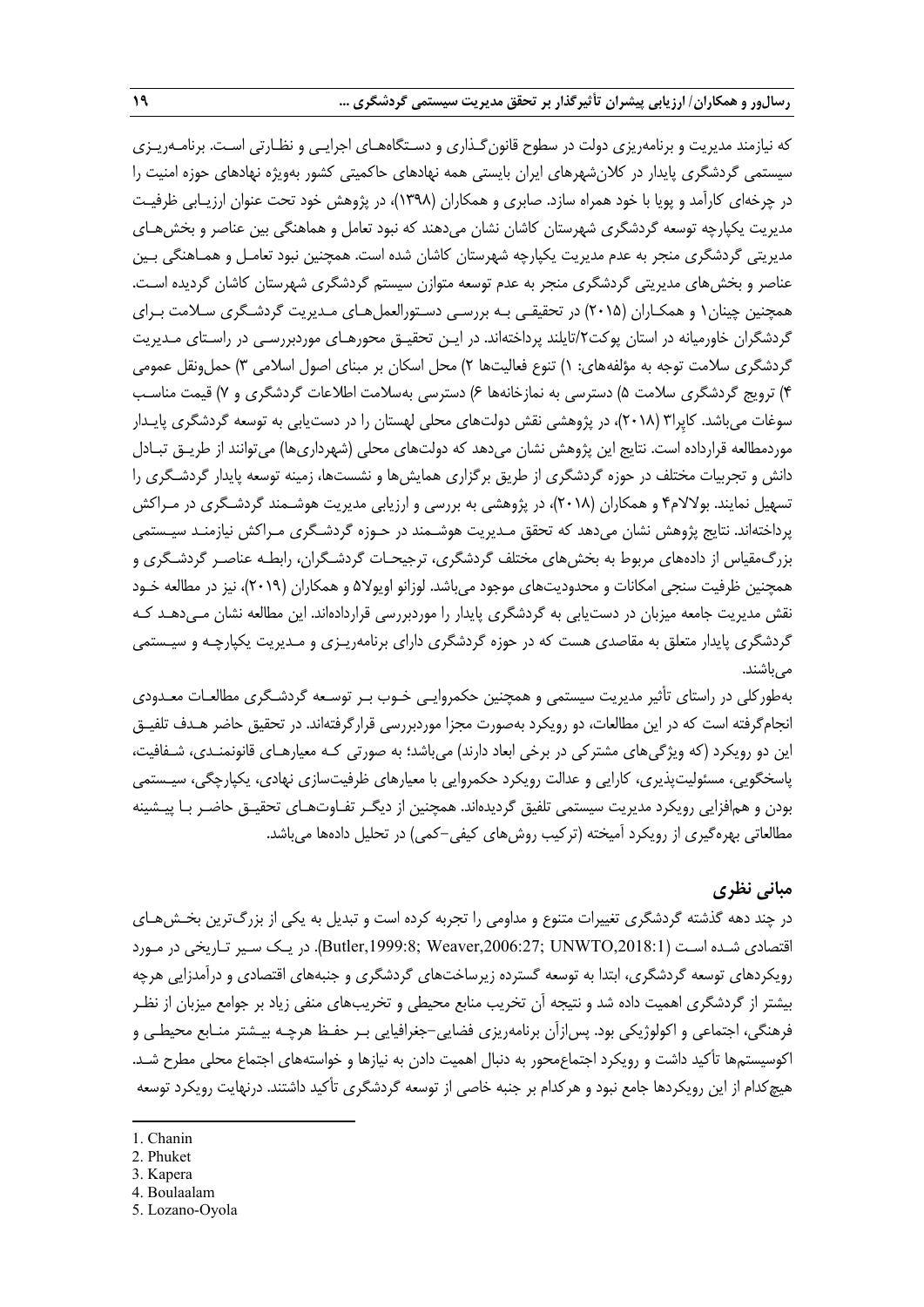پايدار گردشگري با توجه همزمان بر ابعاد زيستمحيطي، اجتمـاعي و اقتـصادي مطـرح شـد تـا ضـمن توجـه بـه حفـظ محيطزيست، بر توسعه اقتصادي و عدالت اجتمـاعي نيـز اهميـت داده شـود (زالـي و اسـماعيلزاده، 91:1394). رويكـرد گردشگري پايدار نيازهاي گردشگري زمان حال و جوامع ميزبان را برآورده ميكند و درعينحـال فرصـتهـايي را بـراي پيشرفت و توسعه ارائه مي دهد و منابع را بهگونهاي مورداستفاده قرار مي دهد كه همزمان بـا حفـظ ارزش هـا، فرآينـدهاي اكولوژيكي، تنوع زيستي و سيستمهاي پشتيبان حيات، به نيازهاي اقتصادي، اجتماعي و زيباييشـناختي پاسـخ داده شـود (2010:2 Fazenda et al,). يكي از مهمترين عوامل مؤثر در توسعه گردشگري پايدار در هر منطقه، چگونگي مـديريت فعاليتهاي مرتبط با آن است (,2017:2Exceltur(. بدينصورت كـه بحـث مـديريت، بخـش مهـم در برنامـهريـزي و بهعنوان پايه و اساس كارها است كه عمل هدايت و كنترل يك كار يـا سـازمان مـيباشـد (حيـدري چيانـه، 34:1390). همچنين مديريت دربرگيرنده نگرش نظاممندي است كه در آن پويايي گردشگري در چهارچوب عرضه و تقاضا بـا تأكيـد بر پايداري و سودمندي اقتصادي و پيامدهاي اجتماعي گردشگري مدنظر قرار ميگيـرد (تـولايي، 27:1386). در راسـتاي مديريت مناسب حوزه گردشگري، صاحبنظران و پژوهشگران ابعـاد و معيارهـاي مختلفـي همچـون تأكيـد بـر رويكـرد مشاركتي در سـازمان هـاي دولتـي و خـصوصي (Huybers & Bennett,2002:105; Tang & Tang,2006:1132)، يكپارچگي در شبكه مديريتي (2000:47 ,Tremblay, 2000)، ظرفيتسـازي و مـديريت نهـادي (Sofield et al,2017:2) و توجه به معيارهاي بـومي (,2003:27Edwards & Holtz; 2003:12 ,Hall (را تأثيرگـذار مـيداننـد. از طرفـي، سـير تكاملي مفهوم مديريت حاكي از آن است كه ديـدگاههـاي ايـن حـوزه از رويكردهـاي متمركـز، ايـستا و تـكبعـدي بـه رويكردهاي غيرمتمركز (مشاركتي)، منعطف و دربرگيرنده همه ابعاد تغييريافتهاند. دراينبين مديريت سيستمي با تأكيد بـر يكپارچگي و حكمروايي يكي از رويكردهاي تأثيرگذار در عرصههـاي مختلـف مـيباشـد. در عرصـه گردشـگري تحقـق مديريت سيستمي ناشي از كاربست مؤلفههاي يكپارچگي (مديريت واحد و پاسخگو، همافزايـي نهـادي و ظرفيـتسـازي نهادي) و مؤلفههاي حكمروايي (مشاركت شهروندان،1 قانونمندي،2 شفافيت،3 مسئوليت و پاسـخگـويي،4 جهـتگيـري توافقي۵، عدالت و انصاف۶ كارايي و اثربخشي۷، پذيرا بودن و پاسخده بودن۸ و بيـنش راهبـردي۹) (1997:1 ,Undp, 1997:1)، ميباشد. در شكل شماره 1 رابطه بين توسعه گردشگري و مديريت سيستمي تشريح شده است.



**شكل شماره .1 مديريت سيستمي <sup>و</sup> توسعه گردشگري**

- 1. Participation
- 2. Role of Law
- 3. Transparency
- 4. Responsiveness
- 5. Orientation Consensus
- 6. Equity

1

- 7. Efficiency
- 8. Accountability
- 9. Strategic Insight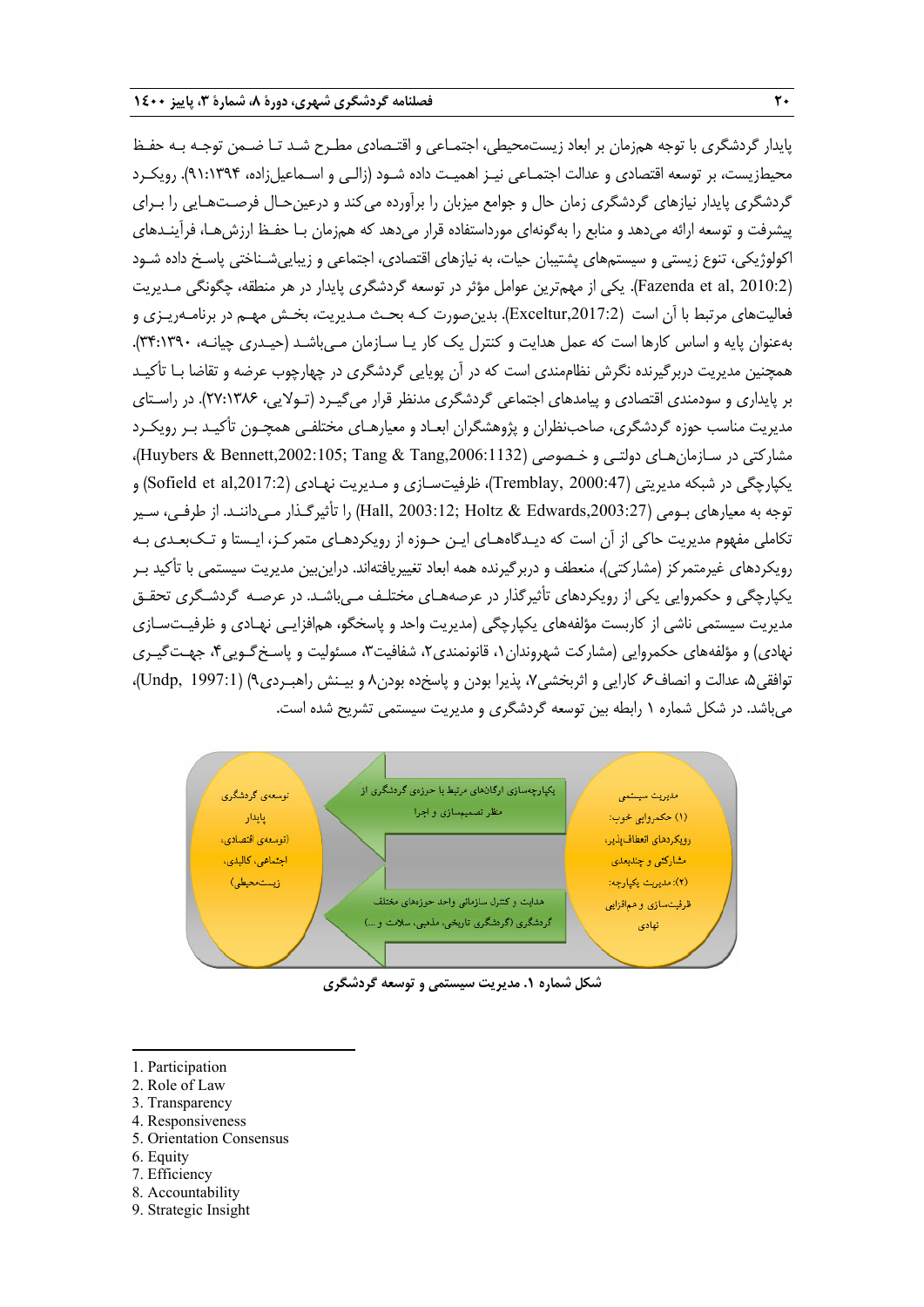## **روش پژوهش**

روش تحقيق در پژوهش حاضر، از نظر نوع آميخته (تركيبي از رويكردهاي كمي-كيفي)، از نظر نـوع كـاربردي و از نظـر ماهيت توصيفي-تحليلي ميباشـد. در راسـتاي جمـعآوري دادههـا و اطلاعـات از روش اسـنادي و ميـداني (مـصاحبه و پرسشگري) و بهمنظور تجزيهوتحليل دادهها از تكنيك معادلات ساختاري مبتني بـر واريـانس بـا روش حـداقل مربعـات جزئي در نرمافزار pls-Smart استفادهشده است. همچنين جامعه آماري تحقيق شامل مـسئولان، مـديران و كارشناسـان مرتبط با حوزة گردشگري و نخبگان دانشگاهي (حدود 1400 نفر) ميباشد كه حجم نمونه با استفاده از فرمـول كـوكران تعداد 384 نفر بهدستآمده است. قابلذكر است كه در تحقيق حاضر ابتدا با مطالعات اسنادي و همچنين مـصاحبه بـا 30 نفر از مديران شهري و نخبگان دانشگاهي، شاخصهاي تأثيرگذار بر تحقق مديريت سيستمي در گردشگري شناسـايي و سپس از حجم نمونه در قالب پرسشنامههاي بسته در مورد تأثير اين شاخصها در گردشگري كلانشهر تبريز پرسشگري به عمل آمد. گويههاي مورداستفاده در پرسشنامه به شـرح جـدول شـماره (1) بـوده كـه بـهصـورت ليكـرت 5 مقياسـي طراحيشده است.

| بعوت فليسرد المستوجب للتق بتورجبرز فليعي والمعبثتين المال<br>مؤلفههای فرعی                                      | مؤلفههای اصلی                             |  |  |  |
|-----------------------------------------------------------------------------------------------------------------|-------------------------------------------|--|--|--|
| آموزش نحوه صحیح برخورد افراد فعال در مراکز و اقامتگاههای گردشگری I.1؛ تنظـیم چـارچوب قـوانین و مقـررات          |                                           |  |  |  |
| حقوقی مشخصی در ارتباط با گردشگران داخلی و خارجی L2؛ پایبندی مدیران مسئول در حوزه گردشگری نسبت بـه               | قانونمندى (Legality)                      |  |  |  |
| اجرای قوانین و مقررات L3.                                                                                       |                                           |  |  |  |
| تبادلنظر و مشورت مدیران و مسئولان شهری با مردم در تصمیمگیریهای مربوط بـه امـور گردشـگری PC1؛ ارائـه             |                                           |  |  |  |
| آموزشهای لازم برای فرهنگسازی و جلب مشارکت مردم توسط مدیران شهری PC2؛ تـلاش مـدیریت شـهری در                     | مشاركت و اجتماعمحوري                      |  |  |  |
| ایجاد و تقویت انجمنها و نهادهای غیردولتی بهمنظور مشارکت در اداره امور گردشگری PC3؛ تفویض اختیار به مردم         | (Participation and<br>consensus)          |  |  |  |
| و سازمانهای غیردولتی PC4؛ برقراری ارتباط مدیران شهری با نهادهای علمی و دانـشگاهی و اسـتفاده از تجربیـات         |                                           |  |  |  |
| علمی آنان در رسیدن به یک برنامه جامع و سند چشم نداز توسعه گردشگری PC5.                                          |                                           |  |  |  |
| اطلاعرسانی شفاف و انتشار رسمی مزایدهها و مناقصههای عمومی، قراردادها، درآمدها و هزینههـای مـرتبط بـا امـور       |                                           |  |  |  |
| گردشگری توسط مدیران شهری T1؛ دسترسی آزاد مردم به اطلاعات در سازمانهای مرتبط با امـور گردشـگری T2؛               | شفافيت (Transparency)                     |  |  |  |
| اعتمادسازی مدیران شهری از طریق ارائه عملکرد شفاف به مردم T3؛ انعکاس مطلوب اهداف، برنامـههـا، طـرحهـا و          |                                           |  |  |  |
| پروژههای گردشگری به مردم توسط مدیران شهری از طریق رسانههای محلی T4.                                             |                                           |  |  |  |
| مسئولیتپذیری مدیران شهری درزمینه عملکرد خود R1؛ رعایت اجرای بهموقع پروژههای مرتبط با امور گردشگری در            | مسئوليتپذيرى                              |  |  |  |
| سطح شهر R2؛ ارائه آموزشهای لازم برای آگاهسازی شهروندان در پذیرش مسئولیتها R3.                                   | (Responsibility)                          |  |  |  |
| رعایت عدالت در توزیع منافع اقتصادی ناشی از توسعه گردشگری J!؛ جلوگیری از اعمـال سـلیقه و روابـط بـهجـای          |                                           |  |  |  |
| ضوابط در سازمانهای گردشگری شهری 12؛ رعایت منافع جمعی شهروندان بر منافع شخصی در اجـرای طـرحهـا و                 | عدالت (Justice)                           |  |  |  |
| پروژههای گردشگری <sup>13</sup> ؛ رعایت برابری زنان و مردان در عرصههای اجتماعی بـهویـژه در بـه دسـت آوردن شـغل و |                                           |  |  |  |
| پستهای مدیریتی حوزههای گردشگری J4.                                                                              |                                           |  |  |  |
| پاسخگویی مدیران و مسئولان در قبال انجام وظایف خود به شهروندان Re1؛ دسترسی آسان به مدیران ارشـد حـوزه            |                                           |  |  |  |
| گردشگری Re2؛ پاسخگویی مدیران شهری به شهروندان در جلسات عمومی Re3؛ تشریح مستمر برنامهها و کارهای                 | پاسخگویی                                  |  |  |  |
| انجام شده و در دست انجام توسط مدیران شهری Re4.                                                                  | (Responsiveness)                          |  |  |  |
| بهرهگیری از روشها و اقدامات بر اسـاس علـم نـوین EE1؛ عملکـرد مناسـب مـدیریت شـهری در ارائـه خـدمات و            | كارايي، اثربخشي و                         |  |  |  |
| زیرساختهای گردشگری EE2؛ بهرهگیری مدیرت شهری از افراد متخصص و صـاحب $نظـر و باصـلاحیت دانـشی در$                 | دانش محوری ( Efficiency                   |  |  |  |
| انجام فعالیتها و اقدامات خود در حوزه گردشگری EE3.                                                               | and effectiveness)                        |  |  |  |
| وجود رهبری واحد شایسته و پاسخگو SIM1؛ وجود تعامل و اعتماد بین¿هادی در نهادهای درگیر با امـور گردشـگری           |                                           |  |  |  |
| ISIM2؛ حمایت مدیریت از فرهنگ نوآوری و خلاقیت در راستای توسعه گردشگری ISIM3؛ وجود همـاهنگی میـان                 | مدیریت یکپارچه، سیستمی و                  |  |  |  |
| مراکز اخذ تصمیمها و فعالیتهای اجرایی SIM4؛ کنترل مناسب منابع و ارتقـای محـیط یـادگیری در سـازمانِهـای           | هم فزا, Integrated)                       |  |  |  |
| درگیر با گردشگری ISIM5؛ وجود دیدگاه مشترک و کلنگرانه میان اقدامات سـازمانهـای متـولی امـور گردشـگری             | systematic and integrative<br>management) |  |  |  |
| JSIM6                                                                                                           |                                           |  |  |  |
| نسبیت در پیش بینی و قطعی ندیدن همه مسائل آتی و بهرهگیری از رویکـرد آینـدهپژوهـی CB1!؛ شـناخت هدفمنـد            |                                           |  |  |  |
| مسائل و انعطافپذیری در برنامههای توسعه گردشگری ICB2؛ ارتقای میزان تساهل و پذیرش رویکردهای متنــوع در            | ظرفیتسازی نهادی                           |  |  |  |
| نظام مدیریتی بهویژه مدیریت گردشگری ICB3؛ بهرهگیری از تجربیات جهانی موفق و بومی و محلـی سـازی آنهـا              | (Institutional capacity<br>building)      |  |  |  |
| .ICB4                                                                                                           |                                           |  |  |  |

**جدول شماره .1 مؤلفههاي موردبررسي و كدبندي آنها**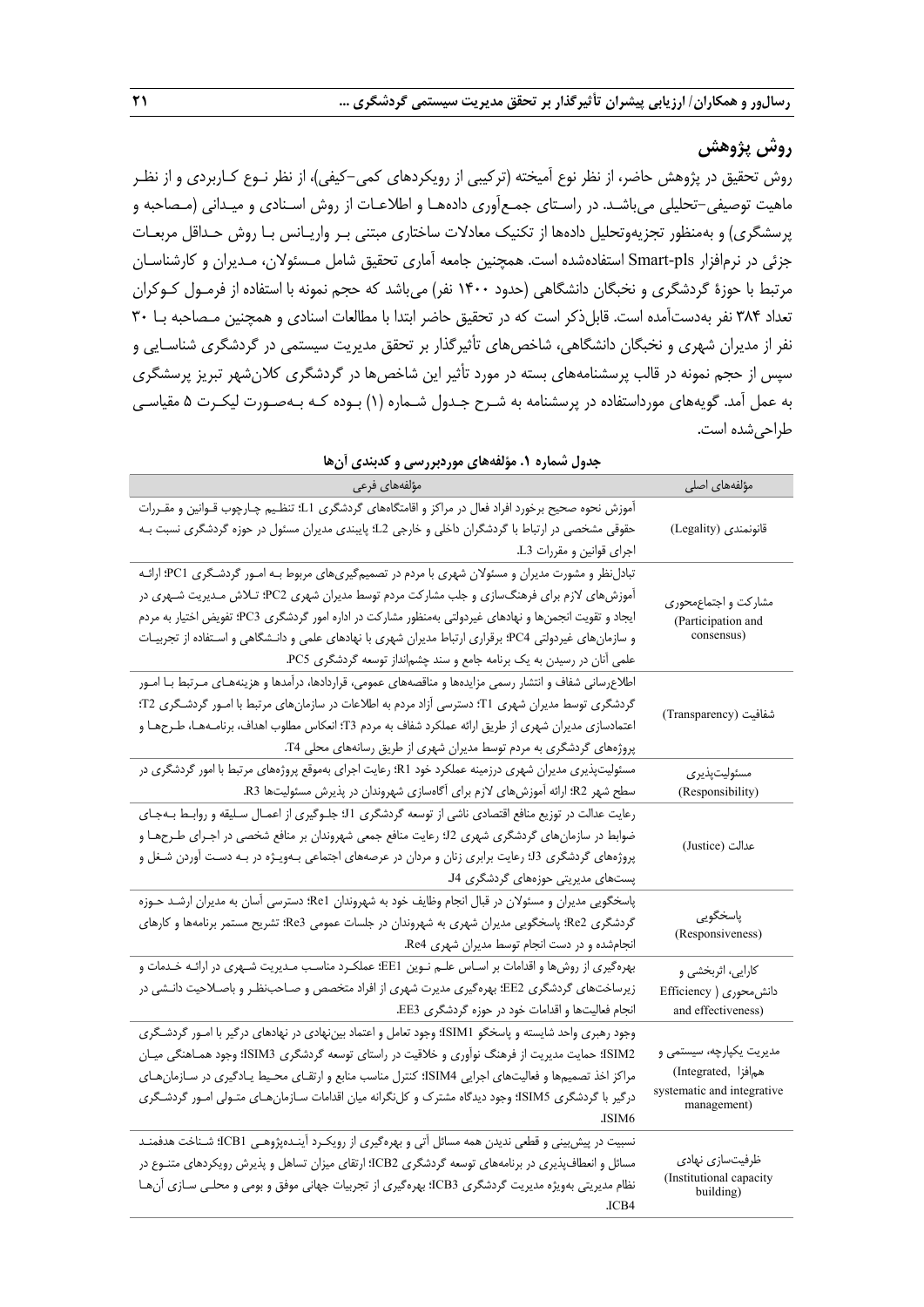#### **محدوده موردمطالعه**

تبريز بزرگترين شهر منطقه شمال غرب كشور بوده و قطب اداري، ارتباطي، بازرگاني، سياسـي، صـنعتي، فرهنگـي و … اين منطقه شناخته ميشود. تبريز، در منطقهاي به وسعت 150 كيلومترمربع گسترده شده است. اين شهر از شمال به كـوه عينالي، از غرب به جلگه تبريز و از جنوب به دامنههاي كوه سهند محدودشده است. داراي زمستانهاي سـرد و سـخت و طولاني بوده و به علت وجود سلسله كوههاي غربي ايران كه چون سدي مانع نفوذ هواي مرطوب مديترانه به داخل ايران ميگردد، بارندگيها اكثراً بهصورت برف بوده و بهطوركلي در اين منطقه فصل بهار كوتاه، فصول زمستان و تابستان را از هم جدا ميسازد. تبريز از منظر جاذبههاي گردشگري شهري داراي عناصر متعدد و گوناگون همچون جاذبههاي مـذهبي (مسجد كبود)، جاذبههاي نظامي (ارگ عليشاه)، جاذبههاي تجاري (بازار سرپوشـيده تبريـز) و همچنـين بيمارسـتانهـا و متخصصان پزشكي در عرصه جذب گردشگران سلامت ميباشد.



**شكل شماره .2 موقعيت جغرافيايي شهر تبريز**

#### **بحث و يافتهها**

**آسيبشناسي مديريت گردشگري در كلانشهر تبريز**  بهمنظور آسيبشناسي مديريت گردشگري در كلانشهر تبريـز از مـديران و متخصـصان حـوزه گردشـگري (17 نفـر) و نخبگان دانشگاهي (13 نفر) مصاحبه باز بهعملآمده است كه نتايج آن به شرح زير ميباشد.

**فقدان خطمشي و سياستگذاري مناسب در حوزه گردشگري:** هر يك از اقامتگاهها، هتلها، مراكز پزشكي، مراكز سياحتي و واحدهاي ارائهكننده خدمات گردشگري بايد با رويهاي يكسان در تبريز فعاليت كنند تا بتوانند خدمات مطلوبتر و باكيفيت داشته باشند. لذا، مشخص و مصوب نبودن اهداف و سياستهـاي جهـانگردي و ايـرانگـردي، بـهنحـويكـه راهگشاي ادامه فعاليتها در اين زمينه باشد، از ضعفهاي اصلي و بازدارنده توسعه صنعت گردشگري است. بدينصـورت كه ارتباط حداقلي بين مراكز تفريحي-گردشگري، هتلها و مراكز پزشكي (ملي و بينالمللي) وجود دارد. چنانچه استخراج نقشه عملكردهاي جاذب گردشگر همچون مجتمعهاي تجاري، مراكز درماني (پزشـكي) و مراكـز تفريحـي-گردشـگري حاكي از عدم همپوشاني پراكنش فضاي اين عملكردها ميباشد.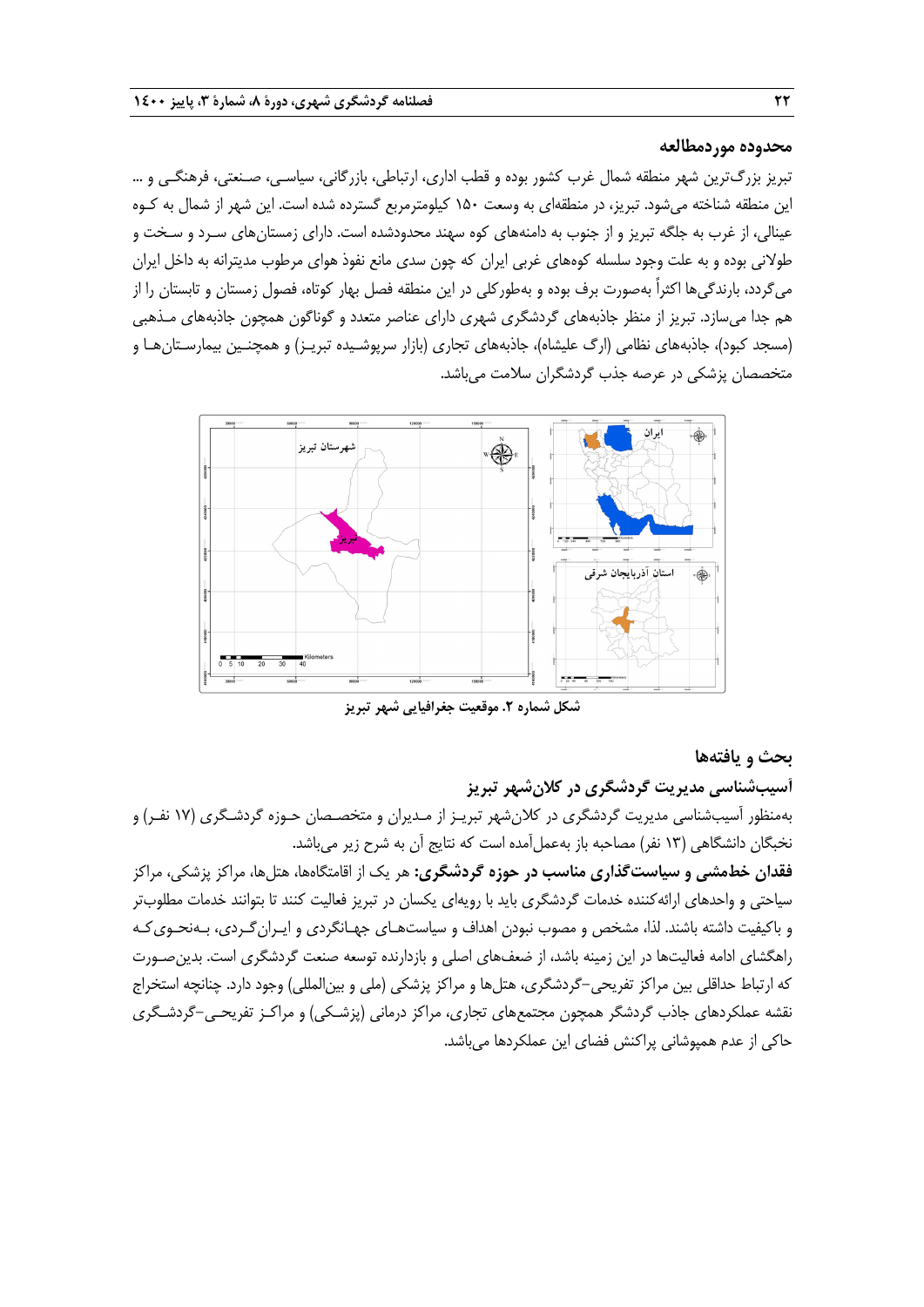

**شكل شماره .3 توزيع فضايي عملكردهاي تجاري، درماني <sup>و</sup> تفريحي**

**وجود دولت رانتي و وابسته به نفت:** قبل از پيروزي انقلاب اسلامي، درآمدهاي حاصل از نفت به قدري زيـاد بـود كـه توجهي به درآمدهاي حاصل از صنايع و محصولات فرهنگي و گردشگري نمي شد. پس از پيروزي انقـلاب اسـلامي نيـز وجود جنگ و تحريمهاي بينالمللي و تبليغات منفي در مجامع بينالمللي عليه ايران از يكسو و همچنين وابستگي دولت به درآمد حاصل از نفت از سوي ديگر، باعث عقب ماندگي و عدم توسعه ايـن صـنعت شـده اسـت. در عـصر حاضـر نيـز اولويتدهي به نفت در بودجه سالانه موجب كاهش توجه به صنايع درآمدزاي ديگر همچون گردشگري شده است. ارائـه طرحهايي همچون تبريز 2018 (پايتخت گردشگري كشورهاي اسلامي) نيز با توجه به عدم سياستهاي اجرايي نتوانست موجب تغييرات مثبتي گردد.

**عدم وجود نهادهاي مستقل:** وجود سازمان صنفي مستقل در حوزه گردشگري، به فعالان در اين عرصه امكان دفاع از منافع خود و بهبود شرايط اقتصادي خود را ميدهد. ازايـنرو، شـكلگيـري يـك سـازمان در حـوزه گردشـگري باهـدف شكلدهي بازار و بالا بردن كيفيت محصولات و خدمات ارائه شده، حمايت از اعضا و صنايع مرتبط، جلب حمايت دولـت و مشاوره و هدايت مشتريان، ضروري است.

**عدم استفاده از ظرفيت نخبگان و دانشمحوري:** بهطوركلي بهرهگيـري از تمـامي ظرفيـتهـاي موجـود، بـهويـژه نخبگان در عرصههاي مختلف گردشگري ناديده گرفتهشده است. درحاليكه بهرهگيري از مشاركت اين قشر باصـلاحيت دانشي ميتواند راهكارهاي نويني در حوزه گردشگري ارائه دهد.

**تصميمات بالا به پايين (متمركز) در مديريت صنعت گردشگري:** تغييرات سريع در مديريتها و انتصابات سليقهاي به لحاظ وابستگيهاي سياسي؛ پايين بودن ميزان بهرهوري (كارايي-اثربخشي) در سازمان گردشگري؛ اعمالنظر فـردي (حزبي) در تصميمگيري و عدم مشورت با متخصصان و نخبگان حوزه گردشگري؛ بيتوجهي مديران به كاركنان خلاق و كاهش خلاقيت در تمامي سطوح.

**عدم هماهنگي و همكاري سازمانها و ارگانهاي دولتي و موازي كاري سازمانها:** عدم پيوسـتگي و يكپـارچگي خدمات گردشگري و هماهنگي سازمانها و ارگانهاي دولتي (مانند وزارت امور خارجه، وزارت راه و ترابـري، اسـتانداري، فرمانداري، شهرداري، سازمانهاي تبليغاتي، گمرك و ...).

**ساختار معيوب اداري و بوروكراتيك سازمان گردشگري:** ساختارها و روابط ميان نهادهـاي اداري مختلـف هنـوز و بهطور مشخص نه بر پايه تعريف قانونمند، بلكه با تكيهبر قدرتهاي فراقانوني و نامرئي، باندها و گروههاي سياسي و نفوذ وابستگيهاي موجود در سطوح مختلف قدرت شكلگرفته است. سازمانهاي متـولي موجـود صـنعت گردشـگري هـم از ضعيفترين و شكنندهترين رابطه در ساختار قدرت رنج ميبرند. بنابراين در تمامي منازعات موجـود عمومـاً ايـن صـنعت گردشگري است كه بايد عقبنشيني كند. از طرفي ساير مشكلات ساختاري در حوزه مديريت گردشگري كلانشهر تبريز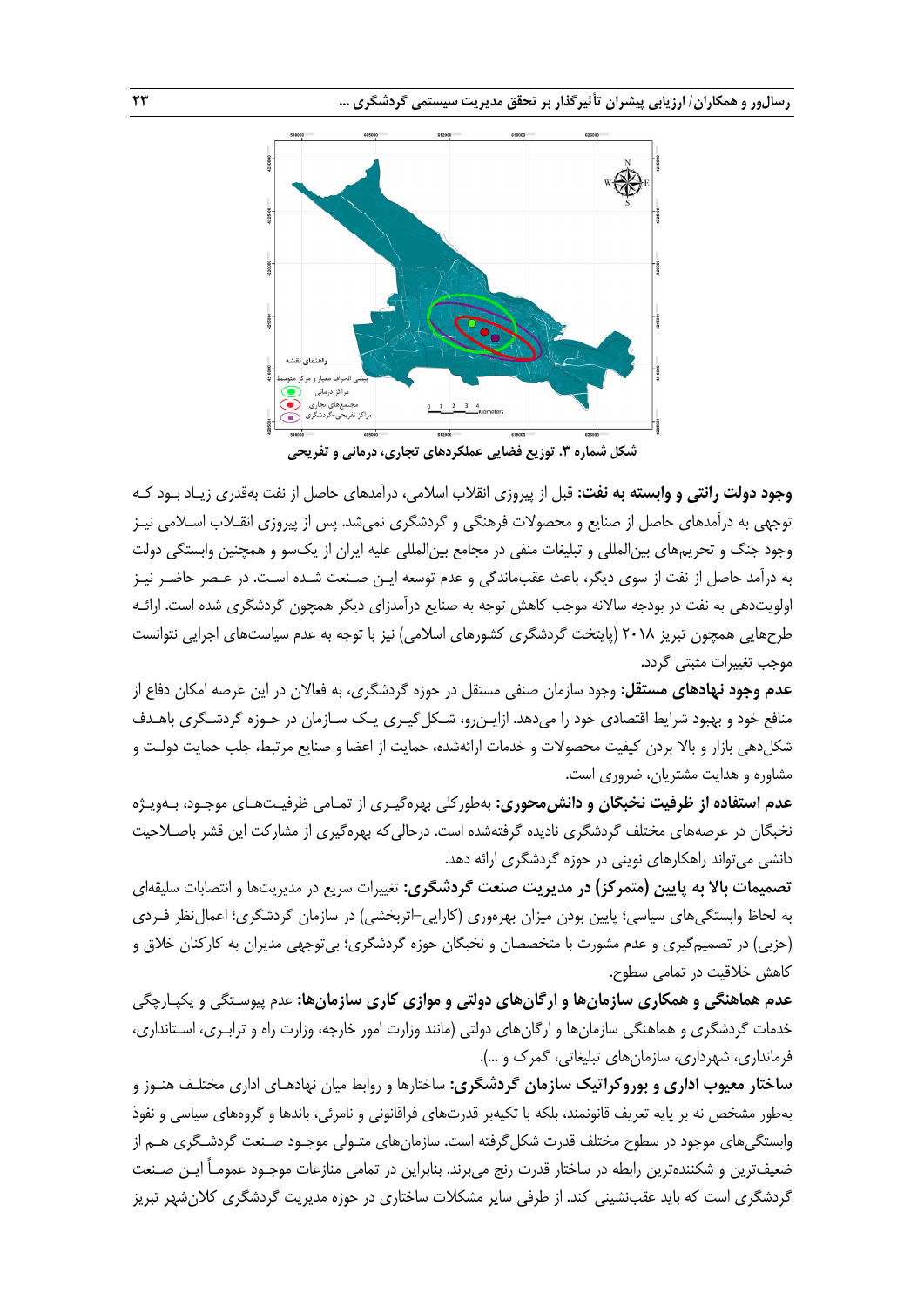بدين شرح ميباشند: فقدان اهداف بلندمدت، ميانمدت و كوتـاهمـدت و نگـرش اسـتراتژيك و توجـه لازم بـه تحـولات محيطي و تأمين امكانات مالي و ساير منابع موردنياز براي توسعه و تجهيز تأسيسات موردنياز صنعت گردشـگري ؛ ضـعف آموزش كادرهاي تخصصي و عدم وجود مراكز آموزشي لازم در مقاطع مختلـف بـراي تربيـت نيـروي انـساني موردنيـاز بخشهاي مختلف گردشگري؛ عدم نيازسنجي مناسب ترجيحات گردشگران؛ عدم استفاده از فناوري اطلاعات و ارتباطات و ضعف شبكههاي ارتباطي؛ ضعف سيستم حمل ونقل؛ عدم مشاركت فعال كاركنان سازمان گردشگري و كمبود راهنمايان گردشگري در اكثر موزهها، بناهاي تاريخي و جاذبههاي گردشگري؛ عـدم توجـه علمـي بـه مـسئله بازاريـابي و تبليغـات گردشگري؛ عدم تمايل بخش خصوصي به سرمايهگذاري.

# **شناسايي پيشرانهاي تأثيرگذار بر توسعه مديريت سيستمي گردشگري با تأكيد بر حكمروايي خوب الف) آزمون پايايي و روايي مدلهاي اندازهگيري**

درروش حداقل مربعات جزئي (PLS (بايد پايايي متغيرها محاسبه شود. ضريب سنتي براي بررسي پايايي متغيرها ضـريب آلفاي كرونباخ است. اما چون اين ضريب كمي سختگيرانه است، در تحقيقاتي كه از معادلات ساختار ي مبتني بر واريانس استفاده ميكنند، ميتوان از ضريب تركيبي نيز استفاده نمود. تفاوتي ندارد كه از كدام ضريب استفاده ميشود درهرصورت مقدار قابلقبول براي اين دو ضريب حداقل 0/7 است. در اين تحقيق هر دو ضريب آلفاي كرونباخ و ضريب تركيبي براي بررسي پايايي متغيرها موردبررسي قرارگرفته است.

|             | ضريب تركيبي                           | آلفاي كرونباخ                    |
|-------------|---------------------------------------|----------------------------------|
| L           | $\cdot$ / $V$ ) 9 $V$                 | -/VATAJE                         |
| PC          | ./VERTTA                              | ۰/۸۲۴۵۶۱                         |
| T           | ./V۳۵۶۲۸                              | ./YYA9F1                         |
| R           | $\cdot$ / $V$ $\uparrow$ ۳۹ $\cdot$ ۳ | $\cdot$ / $\Lambda$ $\cdot$ ۳۵۱۸ |
| J           | $\cdot$ / $Y$ 9501Y                   | ٠/٧٩١۶٥٨                         |
| Re          | $\cdot$ / $V \Lambda \cdot \Delta f$  | .785919                          |
| <b>EE</b>   | ۲۵۶۲۵۰۰ .                             | ٠/٧٩۴۶٥٢                         |
| <b>ISIM</b> | ۰/۸۱۳۵۹۴                              | · NATTTE                         |
| <b>ICB</b>  | $\cdot$ / $\Lambda$ ۲۴۳ $\gamma$      | ./VT91FV                         |
|             |                                       |                                  |

**جدول شماره .2 خروجي الگوريتم PLS در آزمون پايايي مدلهاي اندازهگيري** 

همانطور كه در جدول شماره 2 مشخص است مقادير آلفاي كرونباخ و ضريب تركيبي براي تمامي متغيرها بالاتر از 0/7 است كه به معني پايايي مناسب متغيرها است.

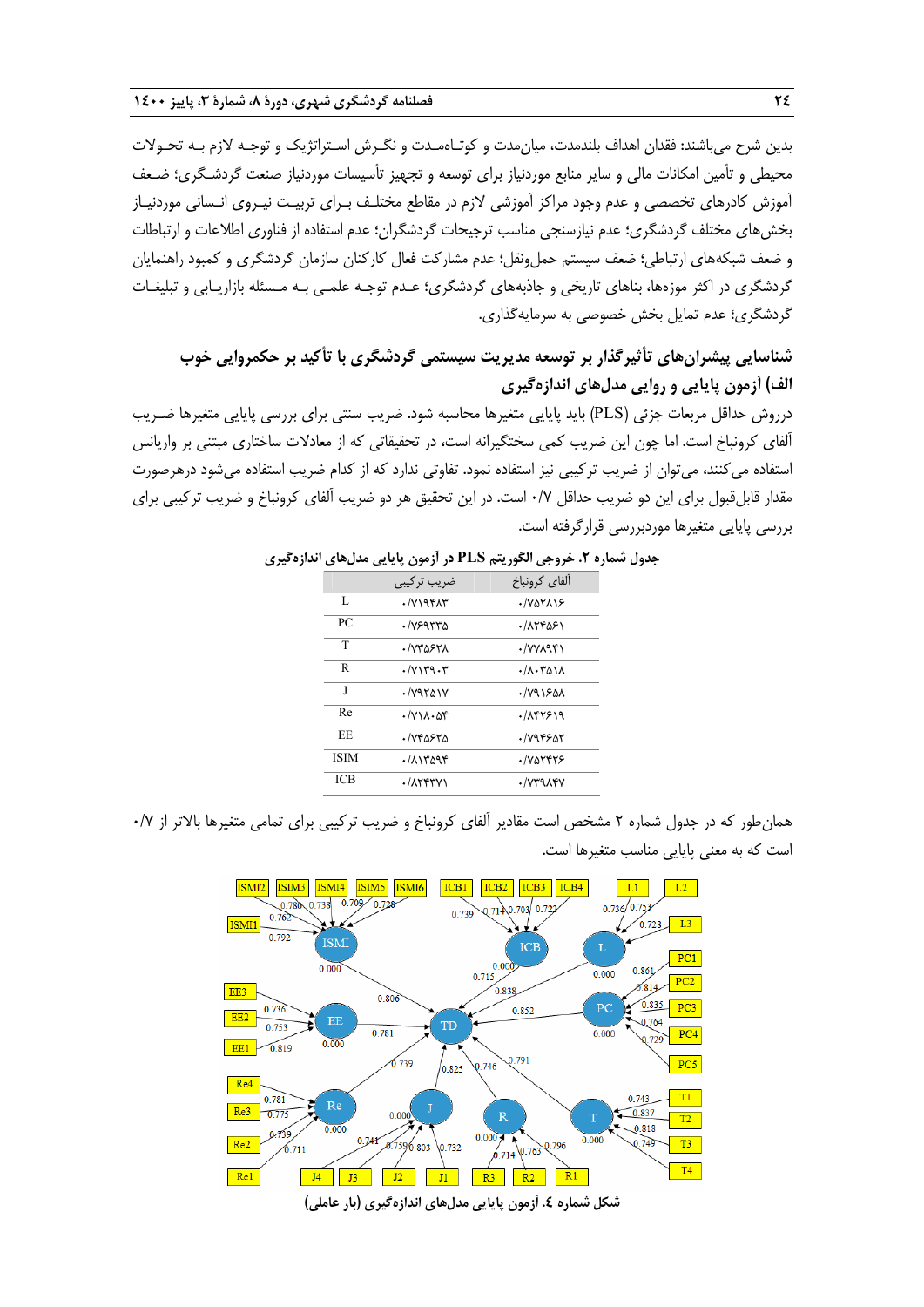**رسالور و همكاران/ ارزيابي پيشران تأثيرگذار بر تحقق مديريت سيستمي گردشگري ... 25** 

همان طور كه در شكل شماره ۴ قابل مشاهده است، تمامي مؤلفهها داراي بار عاملي بالاتر از مقدار حداقلي ٧/٠ هستند كه بيانگر پايايي مناسب مؤلفهها است.

همچنين براي ارزيابي روايي در مدلهاي حداقل مربعات جزئي بايد هم روايي همگرا و هم روايي افتراقي را موردمحاسبه قرارداد. درروش حداقل مربعات جزئي از متوسط واريانس استخراجشـده (AVE (بـراي محاسـبه روايـي همگـرا اسـتفاده ميشود. مقدار حداقلي براي روايي همگراي مناسب براي هر متغير 0/5 است (جدول شماره 3). همچنـين بـراي بررسـي روايي افتراقي مؤلفهها بايد از جذر متوسط واريانس استخراجشده براي هر متغيـر اسـتفاده نمـود. محاسـبه جـذر متوسـط واريانس استخراجشده براي هر متغير به روش دستي ميباشد (جـدول شـماره 3) و جـذر بـهدسـتآمـده بايـد از ضـريب همبستگي آن متغير با ساير متغيرها بيشتر باشد.

**جدول شماره .3 روايي همگرايي متغيرها (متوسط واريانس استخراجشده) و جذر متوسط واريانس استخراجشده** 

|             | <b>AEV</b>                | حذر AEV                                   |
|-------------|---------------------------|-------------------------------------------|
| L           | $\cdot$ / $Vf\Lambda Yf'$ | ۰/۸۶۵۰۰۳                                  |
| PC          | .7519AY                   | ·/VAV۳IA                                  |
| T           | .1049.5V                  | .70999.                                   |
| R           | $.109$ $AT5$              | ./vvrova                                  |
| J           | ·/VYTAFY                  | ./1V9554                                  |
| Re          | .9957A                    | .777.95                                   |
| <b>EE</b>   | $\cdot$ / $V$ ۴۱۸۷۵       | $\cdot$ / $\lambda$ ۶۱۳۲۱                 |
| <b>ISIM</b> | ٠١۶٥٣۴٣٢                  | $\cdot$ / $\Lambda$ $\cdot$ $\Lambda$ ۳۵۱ |
| <b>ICB</b>  | $\cdot$ /YSIFAT           | ./avrsr9                                  |

جدول شماره 3 نشان ميدهد مقدار متوسط واريانس استخراجشده بـراي متغيرهـاي اصـلي ايـن تحقيـق بـين 1/000 و 0/598 است كه از مقدار حداقلي 0/5 بيشتر است كه نشانگر روايي همگرايي مناسب متغيرها است. همچنـين در بررسـي روايي افتراقي متغيرها كه بهعنوان روايي تقاطعي متغيرها هم ياد ميشود، بار عاملي هر گويه (متغير آشكار) با سازه خـود (متغير پنهان)، بايستي حداقل 0/1 بيشتر از بار عاملي آن گويه بر سازه ديگر باشد . خروجيها در اين خـصوص نـشان داد كه بار عاملي هر گويه (متغير آشكار) با سازه خود (متغير پنهان)، حداقل 0/1 بيشتر از بار عاملي آن گويه بـر سـازه ديگـر است. نهايتاً جهت بررسـي روايـي افتراقـي، از مـاتريس همبـستگي متغيرهـاي پنهـان /سـازه و جـذر متوسـط واريـانس استخراجشده استفاده ميشود. در اين ماتريس جذر بهدستآمده (جدول 4) جايگزين اعداد قطر ماتريس ميشـود، در ايـن ماتريس بايد اعداد جذر بيشتر از همبستگي سازه با سازه باشد.

| جدون ستدره ٤. تد تريس مستنصى و جدر متوسف واريابس استخراج شده |                         |                   |                        |                   |                       |                 |                    |                     |                     |
|--------------------------------------------------------------|-------------------------|-------------------|------------------------|-------------------|-----------------------|-----------------|--------------------|---------------------|---------------------|
|                                                              | L                       | PC                | T                      | $\mathbb{R}$      | J                     | Re              | EE                 | <b>ISIM</b>         | <b>ICB</b>          |
| L                                                            | $\cdot/\lambda\Upsilon$ |                   |                        |                   |                       |                 |                    |                     |                     |
| PC                                                           | $\cdot$ /۴۵             | .18               |                        |                   |                       |                 |                    |                     |                     |
| T                                                            | $\cdot/\Delta r$        | .79               | $\cdot/\lambda$        |                   |                       |                 |                    |                     |                     |
| R                                                            | $\cdot$ /۴۷             | $\cdot$ /٣۵       | $\cdot$ /٢٣            | $\cdot/\lambda$ ۴ |                       |                 |                    |                     |                     |
| J                                                            | $\cdot/\lambda$         | $\cdot$ /۲ $\vee$ | $\cdot/\mathbf{r}$ .   | $\cdot/\tau$      | $\cdot$ /YA           |                 |                    |                     |                     |
| Re                                                           | $-\cdot/\cdot$ 9        | $\cdot/\lambda$   | .19                    | $\cdot$ /٢۴       | $\cdot/\lambda$       | $\cdot$ /yq     |                    |                     |                     |
| EE                                                           | .77                     | $\cdot$ /۴)       | $-\cdot/\cdot \lambda$ | .775              | $\cdot/\tau$ .        | .155            | $\cdot$ / $\vee$ ۴ |                     |                     |
| <b>ISIM</b>                                                  | $\cdot/\$               | $\cdot$ /٣٨       | $\cdot/\tau$           | $\cdot$ /٣٣       | $-\cdot/\cdot \Delta$ | $\cdot/\lambda$ | $\cdot$ /٢۴        | $\cdot/\lambda\tau$ |                     |
| ICB                                                          | $\cdot$ /۳ $\vee$       | $\cdot/\Delta$    | $\cdot$ /٢٨            | $\cdot/\gamma$    | $\cdot$ /٣۴           | $\cdot$ /۳۸     | $\cdot/\wedge$     | .175                | $\cdot/\lambda\tau$ |

**جدول شماره .4 ماتريس همبستگي و جذر متوسط واريانس استخراجشده** 

همانطور كه در جدول شماره 4 قابلمشاهده است، مقدار جذر متوسط واريـانس اسـتخراجشـده بـراي تمـامي سـازههـا (متغيرهاي پنهان) از ضريب همبستگي آن با ساير سازهها بيشتر است كه نشاندهنده روايـي افتراقـي مناسـب سـازههـا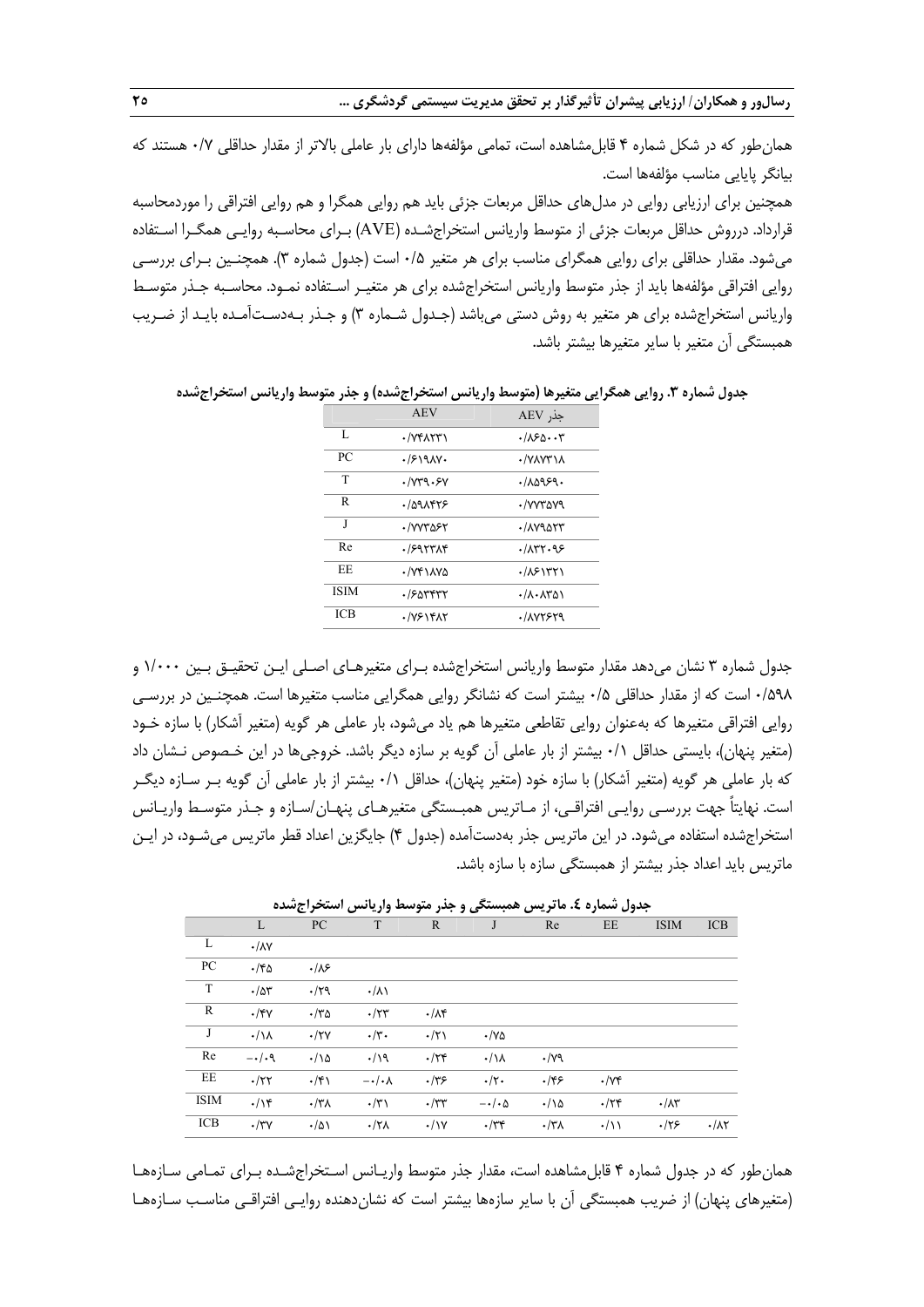(متغيرها*ي* پنهان) ميباشد.

**ب) آزمون مدل ساختاري** 

مدل ساختاري مدلي است كه در آن روابط بين متغيرهاي مكنون و وابسته موردتوجه قرار ميگيرد. يـك مـدل معـادلات ساختاري از چندين مدل اندازهگيري و فقط يك مدل ساختاري تشكيل ميشود؛ در آزمون مدل ساختاري معيارهاي زير را بررسي مي كنيم:

> نشاخص ضريب تعيين (R2) متغيرهاي مكنون درونزا؛  $\checkmark$ ضرايب مسير (بتا) و معناداري آن.

در اين بخش از تحقيق ضرايب استانداردشده مسيرهاي مربوط به فرضيهها موردبررسي قرار ميگيـرد (اثرگـذاري متغيـر مستقل بر متغير وابسته). براي محاسبه ضرايب استاندارد مسير بين متغيرهـا بايـد از الگـوريتم پـيالاس اسـتفاده نمـود. ضرايب استانداردشده بين متغير مستقل و وابسته نشان ميدهد كه متغير مستقل اين ميزان درصد از تغييرات متغير وابسته را تبيين ميكند. شكل شماره 5 ضرايب استانداردشده مسيرهاي مربوط به هر يك از فرضيهها را نشان ميدهد.



**شكل شماره .5 اثرگذاري متغير/هاي مستقل بر روي متغير/هاي وابسته (ضرايب استانداردشده)** 

شكل شماره 5 نشان ميدهد بيشترين اثرگذاري در بين مؤلفههـاي موردبررسـي در راسـتاي تحقـق مـديريت سيـستمي گردشگري در كلانشهر تبريز مربوط به وجود رهبري واحد شايسته و پاسـخگو؛ وجـود تعامـل و اعتمـاد بـ يننهـادي در نهادهاي درگير با امور گردشگري؛ تلاش مديريت شهري در ايجاد و تقويت انجمنهـا و نهادهـاي غيردولتـي بـهمنظـور مشاركت در اداره امور گردشگري؛ تفـويض اختيـار بـه مـردم و سـازمانهـاي غيردولتـي و شـناخت هدفمنـد مـسائل و انعطافپذيري در برنامههاي توسعه گردشگري به ترتيب با امتياز ۰/۸۲۲، ۰/۸۲۳ ، ۰/۷۲۸ و ۰/۷۱۱ مي باشد. همچنين در مدل پيالاس جهت بررسي معنيداري روابط بين متغيرها يعني معنيدار بودن اثرگذاري متغير/هاي مـستقل بر متغير/هاي وابسته از مقدار آماره بهدستآمده از خروجي مدل استفاده ميشود. بهگونهاي كه مقـدار آمـاره بـزرگتـر از 1/96 براي معنيداري در سطح 95 درصد و مقدار آماره بزرگتر از 2/58 براي معنيداري در سـطح 99 درصـد اطمينـان موردقبول ميباشد (شكل شماره 6).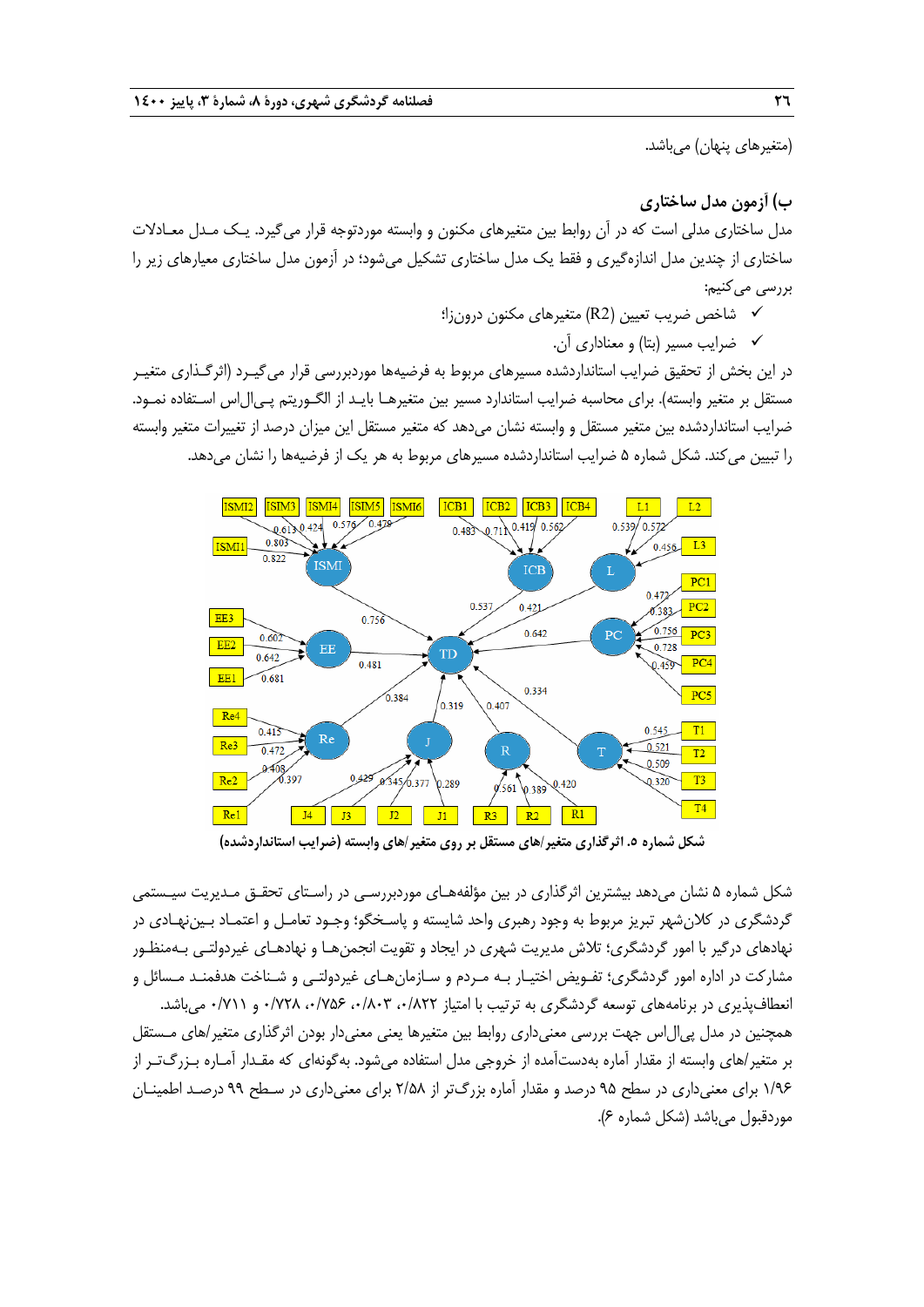

مقدار آماره در مدل تحقيق براي متغيرها نشان ميدهد همه 36 متغيري كه اثرگذاري آنها بر متغير مـديريت سيـستمي گردشگري موردبررسي قرارگرفتـه، داراي ارزش آمـاره بـالاتري از 2/58 دارنـد و در سـطح اطمينـان 99 درصـد رابطـه متغيرهاي موردبررسي معنيدار ميباشد. در جدول شماره 5 و شكل شماره 6 كه مربوط به نتايج مدل اسـت، آنچـه مهـم است مقدار آماره متغيرها و درواقع مقدار آماره اثرگذاري متغير مستقل بر متغير وابسته است . روابطي كه در آن مقدار آماره بهدستآمده بزرگتر از 1/96 باشد، تأييد ميشوند و روابطي كه مقدار آماره آنها كمتـر از 1/96 باشـد مـورد تأييـد واقـع نميشوند.

|                    | ضرايب مسير                           | انحراف معيار                   | أماره تي                                        | نتايج أزمون |
|--------------------|--------------------------------------|--------------------------------|-------------------------------------------------|-------------|
| L > TD             | $-19717AT$                           | $-(\cdot \text{1401})$         | 9/401747                                        | تأييد       |
| $PC\rightarrow TD$ | $.757$ $N$                           | $.$ $\gamma$ $\gamma$ $\gamma$ | 5/25.957                                        | تأييد       |
| T > TD             | $\cdot$ / $\gamma$ ۳۵۹ $\cdot$ )     | $. / . f \Lambda$              | <b>VIASTAS1</b>                                 | تأييد       |
| R > TD             | $\cdot$ / $501170$                   | . / . TAY                      | <b>V/198844</b>                                 | تأييد       |
| J > TD             | $.$ / $5$ ۳۴ $097$                   | $. / . Y \wedge Y$             | 5/77770                                         | تأييد       |
| Re > TD            | $\cdot$ / $Y$ ۶۹۴۲۳                  | . / . 1970AT                   | <b>NYANYY</b>                                   | تأييد       |
| $EE\rightarrow TD$ | $\cdot$ / $\Lambda$ aq \ \ $\Lambda$ | $./-$ ۲۷۰۴۲۲                   | 9/119055                                        | تأييد       |
| ISIM>TD            | .1Y951YV                             | $-(.150$                       | $\lambda/\Delta \Upsilon f \setminus \lambda q$ | تأىد        |
| $ICB-TD$           | .7730779                             | $\cdot$ /٣٢٢٨٥٧                | $V/VY \cdot \Delta \Lambda f$                   | تأىد        |

**جدول شماره .5 آزمون مدل ساختاري (ضرايب مسير ميانگين، انحراف معيار، مقادير تي)** 

## **ج) آزمون كيفيت مدلهاي اندازهگيري و ساختاري**

يكي ديگر از آزمونهاي ارزيابي مدل اندازهگيري انعكاسي، آزمون بررسي كيفيت آن است كه بهمنظـور سـنجش اعتبـار اشتراك استفاده ميشود. چنانچه مقدار SSO/SSE1- كه درواقع همان com,CV مربوط به شكل شماره 7 است، مثبت باشد، كيفيت ابزار اندازهگيري مناسب است. اين شاخص درواقع توانايي مدل مسير را در پيشبيني متغيرهاي مشاهدهپذير از طريق متغير پنهان متناظرشان ميسنجد. شكل شماره 6 آزمون كيفيت مـدلهـاي انـدازهگيـري و سـاختاري را نـشان مے ,دھد.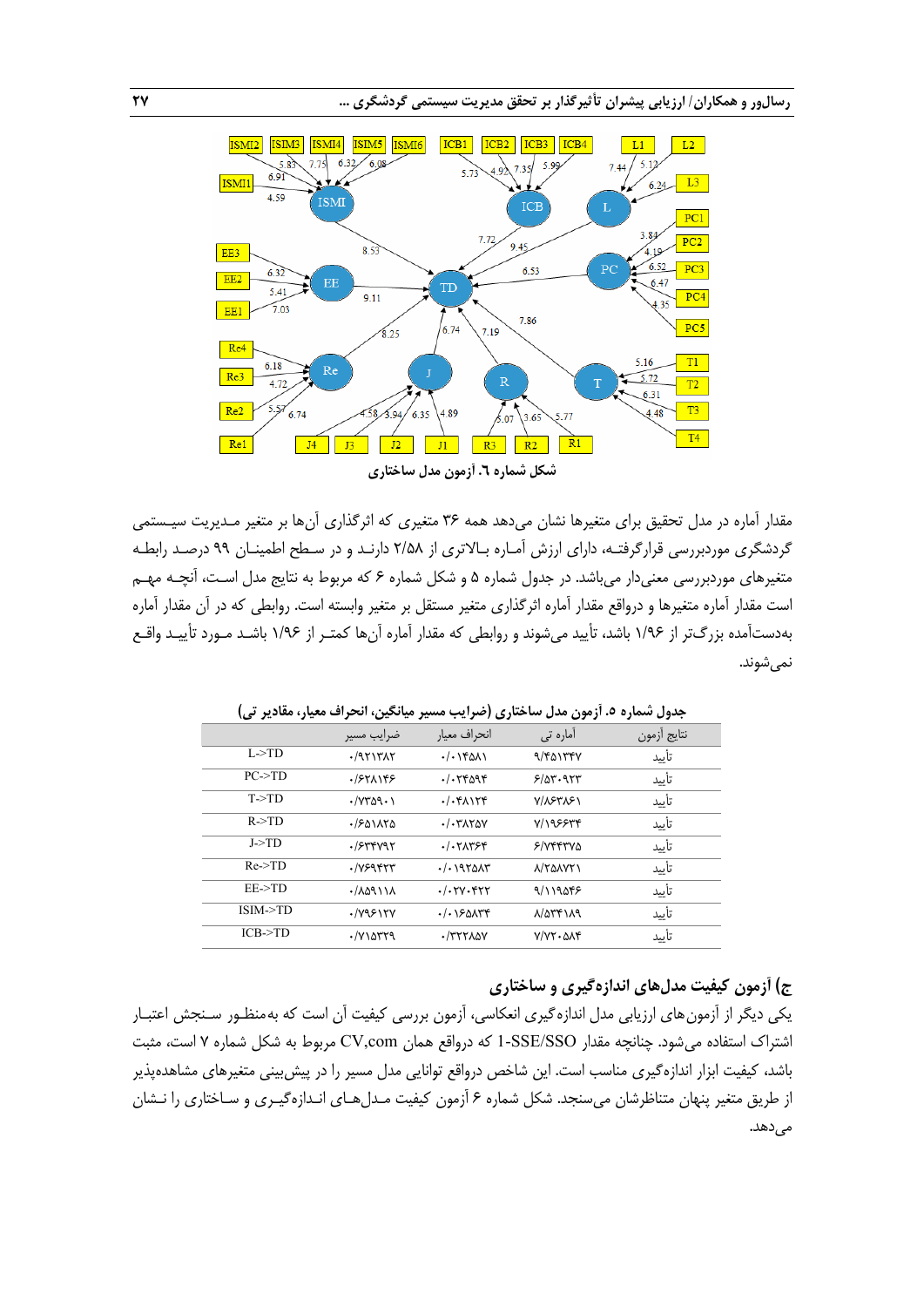

با توجه به خروجي الگوريتم PLS كه در شكل شماره 7 و جـدول شـماره 6 ارائـهشـده اسـت و مقـادير مثبتـي را نـشان ميدهند، ميتوان گفت كه مقادير محاسبهشده در حد بالايي قابلقبول ميباشند. در نتيجه مـدل انـدازهگيـري از كيفيـت خوبي برخوردار بوده و مدل توانايي پيشبيني را داراست.

| .           | -----                                       |
|-------------|---------------------------------------------|
| مؤلفهها     | 1-SSE/SSO                                   |
| L           | (711707                                     |
| PC          | $./-9$ V۴۲۸                                 |
| T           | 177140                                      |
| R           | $\cdot$ /۲ $\cdot$ $\wedge$ $\vee$ $\wedge$ |
| J           | ۰/۱۴۴۵۲۹                                    |
| Re          |                                             |
| <b>EE</b>   | .11YY.9Y                                    |
| <b>ISIM</b> | .10550V                                     |
| ICB         | .7.7.7                                      |
|             |                                             |

#### **جدول شماره .6 خروجي آزمون كيفيت مدلهاي اندازهگيري و ساختاري**

## **د) مدل كلي آزمون ساختاري با رويكرد حداقل مربعات جزئي**

در مدلسازي حداقل مربعات جزئي، شاخصي بـه نـام نيكـويي بـرازش پيـشنهادشده اسـت. ايـن شـاخص هـر دو مـدل اندازهگيري و ساختاري را مدنظر قرار ميدهد و بهعنوان معياري براي سنجش عملكرد كلي مـدل بـه كـار مـيرود. ايـن شاخص بهصورت ميانگين 2R و متوسط مقادير اشتراكي محاسبه ميشود:

Gof =  $\sqrt{commutivity} \times R^2$ 

حدود اين شاخص بين صفر و يك بوده و سه مقدار ،0/01 0/25 و 0/36 را به ترتيب بهعنوان مقادير ضـعيف، متوسـط و قوي براي GOF معرفي نمودهاند. متوسط مقادير اشتراكي اين مدل 0/779 و ميانگين 2R برابر بـا 0/358 اسـت، نهايتـاً شاخص GOF اين مدل مقدار 0/682 بهدستآمده است كه از مطلوبيت كلي مدل حكايت دارد.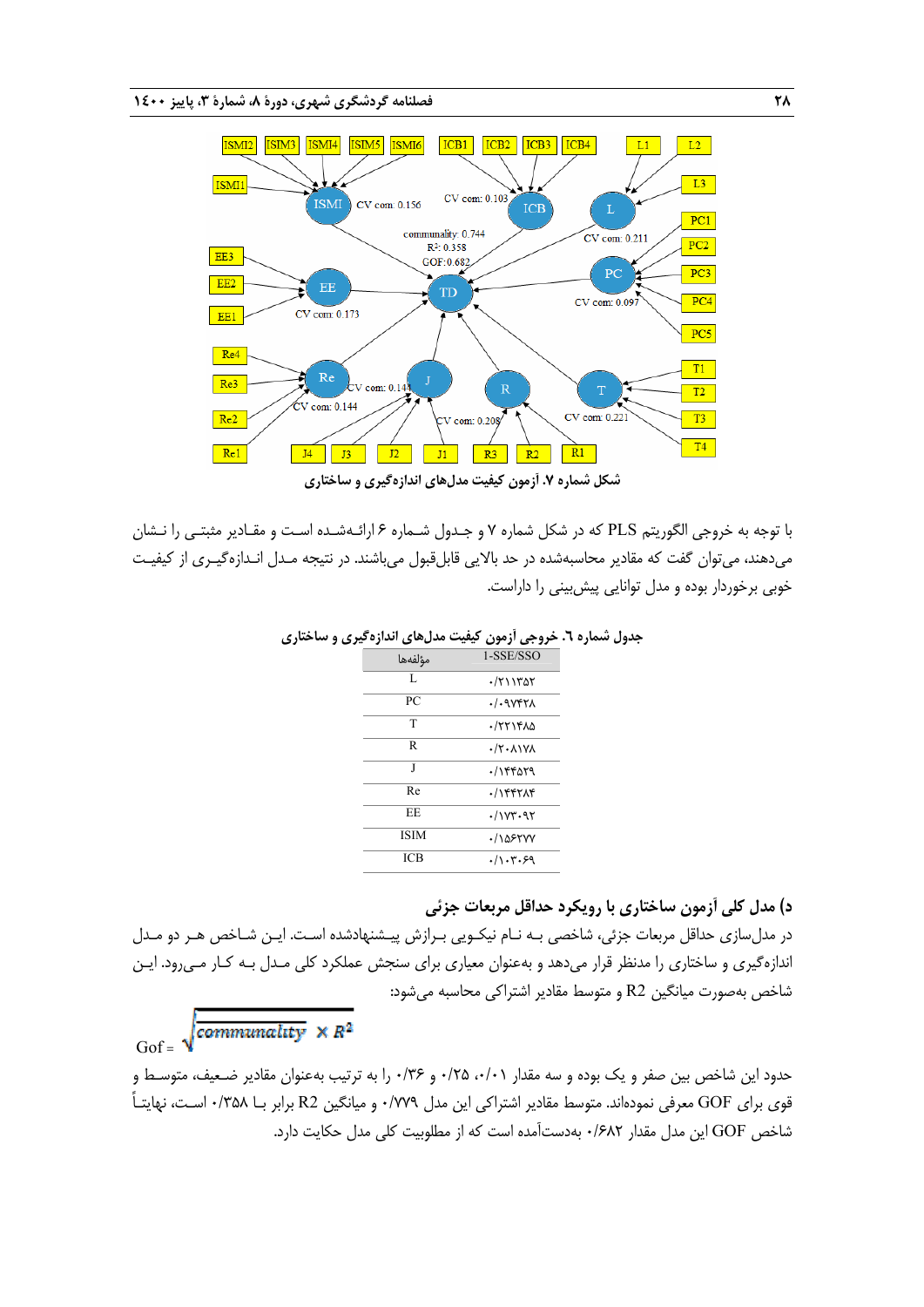## **نتيجهگيري**

گردشگري در عصر حاضر، بهعنوان صنعت بدون دود، جزو سه صنعت درآمدزاي جهان (نفت، خودروسازي و گردشـگري) محسوب ميشود. در اين راستا، توسعه گردشگري، بهويژه در كشورهاي كمتر توسعهيافته، عامل مؤثري در مقابله بـا فقـر است و موجب افزايش درآمد قشرهاي مختلف، كاهش بيكاري و رونق اقتصادي و در نتيجه بهبود كيفيت زندگي مـردم و افزايش رفاه اجتماعي ميشود. با توجه به تأثيرگذاري و تأثيرپذيري اين صنعت در ابعاد مختلف جوامع، بنـابراين ضـروري است كه ديدگاه سيستمي در برنامهريزي توسعه گردشگري مدنظر قرار گيرد. ازايـنرو، در ايـن تحقيـق هـدف شناسـايي پيشرانهاي تأثيرگذار بر تحققپذيري مديريت سيستمي گردشگري در كلانشهر تبريز با تأكيـد بـر رويكـرد حكمروايـي خوب ميباشد. بررسي نظام مديريتي كلانشهر تبريز در حوزه گردشگري حاكي از آن است كـه مـشكلات عديـده اي در راستاي مديريت مناسب اين صنعت وجود دارد كه از آن جمله مي توان به عدم يكپارچگي نظام مديريتي و مـوازي كـاري سازمانهاي دخيل در امور گردشگري، عدم ظرفيتسازي مناسب در ابعـاد مختلـف همچـون ضـعف آمـوزش كادرهـاي تخصصي در مراكز مختلف گردشگري؛ عدم نيازسنجي مناسب ترجيحات گردشگران؛ عـدم اسـتفاده از افـراد باصـلاحيت دانشي و بهرهگيري از تجربيات موفق ملي و بينالمللي؛ عدم برنامهريزي مناسب در نحوه توزيع فضايي عناصر تأثيرگـذار بر ابعاد و انواع مختلف گردشگري و عدم توجه به بازاريابي و تبليغات مناسـب اشـاره كـرد . در راسـتاي تحقـق مـديريت مناسب حوزه گردشگري كلانشهر تبريز با تأكيد بر رويكرد سيستمي و حكمروايي خوب مي توان گفـت كـه مهـمتـرين پيشرانهاي تأثيرگذار عبارتاند از ظرفيتسازي نهادي، تأكيد بر يكپارچگي و هـمافزايـي نهـادي، مـشاركت و كـارايي و اثربخشي. در بين شاخصهاي فرعي نيز از مهمترين عوامل تأثيرگذار ميتـوان بـه تنظـيم چـارچوب قـوانين و مقـررات حقوقي مشخصي در ارتباط با گردشگران، تفويض اختيار به مـردم و سـازمانهـاي غيردولتـي، رعايـت اجـراي بـهموقـع پروژههاي مرتبط با امور گردشگري در سطح شهر، جلوگيري از اعمال سليقه و روابط بـهجـاي ضـوابط در سـازمانهـاي گردشگري شهري، بهرهگيري مديرت شهري از افراد متخصص و صاحبنظر و باصلاحيت دانشي در انجام فعاليـتهـا و اقدامات خود در حوزه گردشگري، ايجاد رهبري واحد شايسته و پاسخگو و تعامل و اعتماد بيننهادي در نهادهاي درگير با امور گردشگري، نسبيت در پيشبيني و قطعي نديدن همه مسائل آتي و بهرهگيري از رويكرد آيندهپژوهي اشاره كـرد. در پيشينه مطالعاتي تأكيد بر قانونگذاري (درويشي و همكاران، 1398)، تحقق تعامل و هماهنگي بين عناصر و بخـشهـاي مديريتي گردشگري (صابري و همكاران، 1398)، برنامهريـزي و مـديريت يكپارچـه (لوزانـو اويـولا و همكـاران، 2019)، بهرهگيري از رويكردهاي نوين و دانـشمحـوري (كـاپِرا، 2018)، از عوامـل تأثيرگـذار بـر مـديريت سيـستمي در حـوزه گردشگري ذكر شدهاند كه همسو با پژوهش حاضر ميباشد. تحقق مؤلفـههـاي موردبررسـي در پـژوهش مـيتوانـد بـه شكلگيري رويكرد سيستمي و حكمروايي خوب در كلانشهر تبريز منجر گردد كه بهتبع آن با كاربست راهكارهاي زيـر، توسعه گردشگري را فراهم آورد:

- تأكيد بر عدممداخله مستقيم دولت در ابعاد مختلف گردشگري و تفـويض اختيـار بـه سـازمان هـاي خـصوصي و مردمي با ارائه و تنظيم قوانين الزامآور (در كلانشهر تبريز همانند ساير شهرهاي ايران، ارگانهاي دولتـي نقـش اصلي را در حوزه گردشگري ايفا ميكنند).
- خصوصيسازي گردشگري ميتواند موجبات توسعه اين صنعت در كلانشهر تبريـز را فـراهم نمايـد، چنانچـه در سالهاي اخير هتلهايي در سطح بينالمللي (همچون هتل كايا با سرمايهگذاري خصوصي «علي پولاد») احداث گرديدهاند.
- شناخت مناسب از مبدأهاي گردشگران و ترجيحات آنها در راستاي آموزش مناسب كاركنان حوزه ٔ◌ گردشگري (بهويژه بهرهگيري از افراد مسلط به زبان اين گردشگران).
- استفاده بهينه از فناوري اطلاعات و ارتباطات در راستاي تبليغات و بازاريابي مناسب در كشورهاي مبدأ گردشگري و همچنين ايجاد وبسايتي در راستاي معرفي عناصر و جاذبههاي گردشگري عليالخصوص گردشگري سلامت.
- تنظيم قوانين الزامآور در راستاي حقوق گردشگران داخلي و خارجي بهمنظور افزايش امنيت ذهني در گردشگران.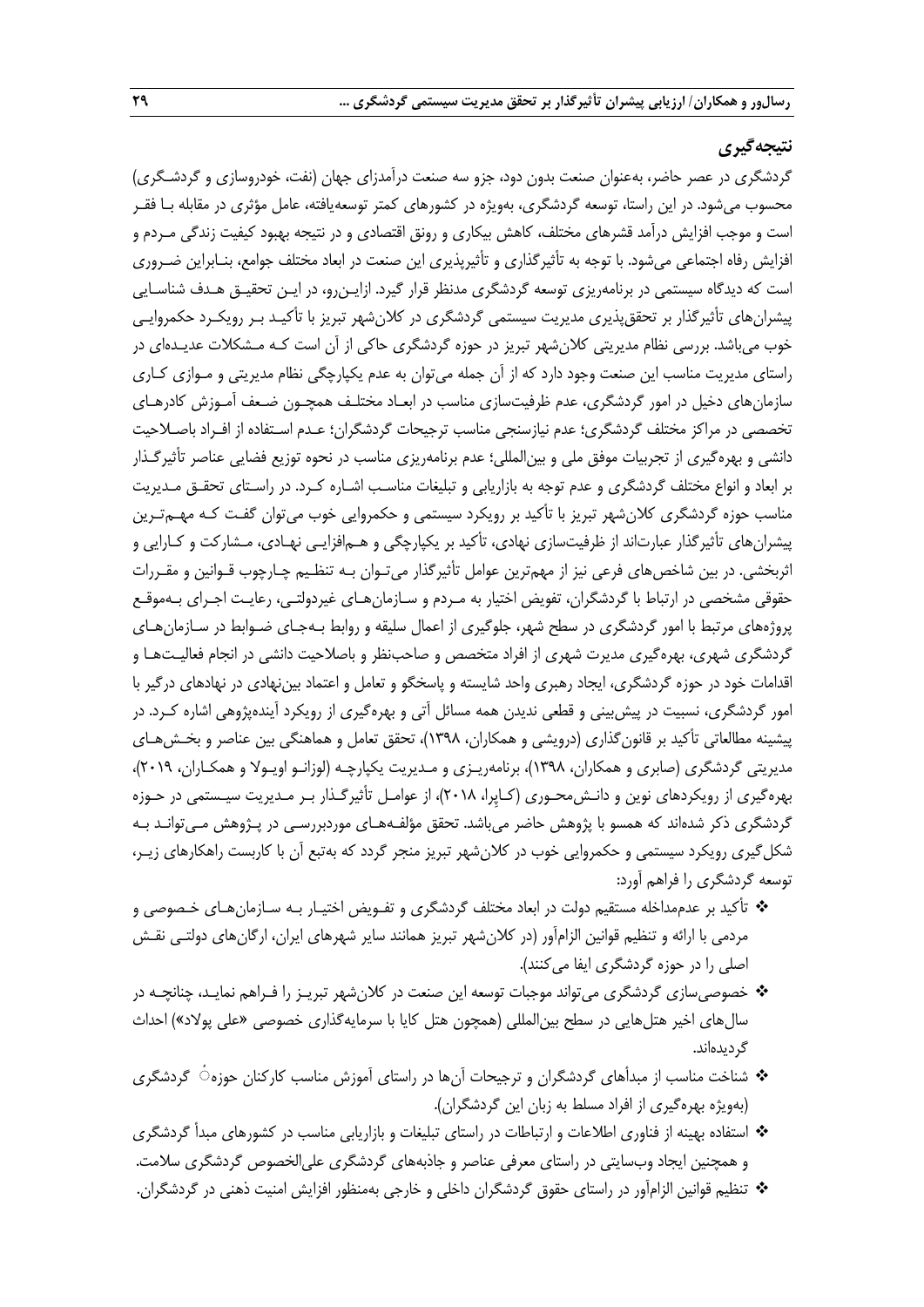- ايجاد سازماني واحد (مسئول) در حوزه گردشگري و الزام به تعامل بين نهادها و زيرمجموعهها.
- برنامهريزي استراتژيك بلندمدت در راستاي ايجاد تعادل و هماهنگي بين عناصر و جاذبههاي گردشگري.

## **تقدير و تشكر**

بنا به اظهار نويسنده مسئول، اين مقاله كه برگرفته از رساله دكتري ميباشد حامي مالي نداشته است.

## **منابع**

- 1) پاپلي يزدي، محمدحسين و سقايي، مهدي (1385) گردشگري ماهيت و مفاهيم، چاپ اول، تهران: انتشارات سمت.
	- 2) تولايي، سيمين (1386) مروري بر صنعت گردشگري، چاپ اول، تهران: انتشارات دانشگاه تربيتمعلم.
- 3) حكمتنيا، حسن (1399) ارزيابي عوامل مؤثر بر توسعه گردشگري شهر ميبد، فصلنامه گردشگري شـهري، دوره ،7 شـماره ،2 صص .71-84
	- 4) حيدري چيانه، رحيم (1390) مباني برنامهريزي صنعت گردشگري، چاپ اول، تهران: انتشارات سمت.
- 5) درويشي، كميل؛ لطفي، حيدر؛ نامي، محمدحسن (1398) مديريت و برنامهريزي سيستمي گردشگري پايدار در كلانشـهرهاي ايران، نگرش هاي نو در جغرافياي انساني، سال ١١، شماره ٣، صص. ٣٥٥-٣٧٣.
- 6) زالي، نادر و اسماعيلزاده، يعقوب (1394) قابليت سنجي توسعه گردشگري با رويكرد توسـعه پايـدار در شـهر مـرزي اروميـه، جغرافيا و آمايش شهري-منطقهاي، دوره ۵، شماره ۱۴، صص. ۲۰۴-۸۹.
- 7) صابري، امير؛ توكلينيا، جميله؛ رضويان، محمدتقي (1398) ارزيابي ظرفيت مديريت يكپارچـه توسـعه گردشـگري شهرسـتان كاشان، مطالعات مديريت گردشگري، سال ١٤، شماره ۴۵، صص. ١٠٣-٨١.
- 8) ضيائي، محمود و عباسي، دياكو (1397) چالشها و رويكردهاي توسعه گردشگري پايدار: از نظريـه تـا عمـل، برنامـهريـزي و توسعه گردشگري، سال ۷، شماره ۲۴، صص. ۳۷-۸.
- 9) قادري، رضا؛ هادياني، زهره؛ محمدي، كاوه؛ ابوبكري، طاهره (1390) استراتژيهاي برنامهريزيهاي منطقهاي گردشـگري بـا استفاده از تكنيك SWOT (مطالعه موردي: شهرستان پيرانشهر)، برنامهريزي منطقهاي، سال ۱، شماره ۳، صص. ۴۳-۲۷.
- 10) كشاورز، مهناز (1398) شناسايي عوامل تأثيرگذار در توسـعه گردشـگري پايـدار شـهري بـا اسـتفاده از روش مـدل سـاختاري تفسيري (ISM)، مطالعه موردي: شهر خرمآباد، فصلنامه گردشگري شهري، دوره ۶، شماره ۰، صص. ۱۳۴–۱۲۱.
- 11) Boulaalam, Oumayma. & Aghoutane, Badraddine. & Driss, El Ouadghiri. & Moumen, Anis. & Laghdaf Cheikh Malinine, Mahamed. (2018) Proposal of a big data System based on the Recommendation and Profiling Techniques for an Intelligent Management of Moroccan Tourism, Procedia Computer Science, Vol.134, No.1, pp.346–351.
- 12) Budeaunu, Adriana. & Miller, Graham. & Moscardo, Gianna. & Ooi, Can-Seng. (2016) Sustainable tourism, progress, challenges and opportunities: an introduction, J. Clean. Prod, Vol. 111, No. 3, pp. 285–294.
- 13) Butler, Richard.W. (1999) Sustainable tourism: a state  $-$  of  $-$  the  $-$  art review. J. Tour. Geogr. Int. J. Tour. Space, Place and Environ, Vol. 1, No. 1, pp. 7-25.
- 14) Chanin, Oraphan. & Khunchumnan, Ploykanok. & Amphansookko, Suwapas. & Thongyai, Kulteera. & Rodneum, Jutamas. & Sriprasert, Piangpis. (2015) Guidelines on Health Tourism Management for Middle Eastern Tourists in Phuket Province, Procedia Computer Science, Vol. 65, No. 4, pp. 1146 – 1153.
- 15) Conaghan, Aine. & Hanrahan, James. & McLoughlin, Emmet. (2015) A model for the transition towards the sustainable management of tourism destinations in Ireland, International Journal for Responsible Tourism, Vol. 4, No. 2, pp. 103-122.
- 16) Darvishi, Komeil. & Lotfi, Heidar. & Nami, Mohammad Hasan. (2019) Sustainable tourism system management and planning in metropolitan areas of Iran, New perspectives on human geography, Vol. 11, No. 3, pp.373-395. [In Persian].
- 17) Doswell, Roger. (2002) Touris, how effect management make the different, Butterworth-Heinemann publications, visit website at: https://www.elsevier.com/books/tourism-how-effective-managementmakes-thedifference/doswell/978-0-7506-2272-1.
- 18) Exceltur. (2017) 2016 URBANTUR. Monitor de Competitividad Turística de los destinos urbanos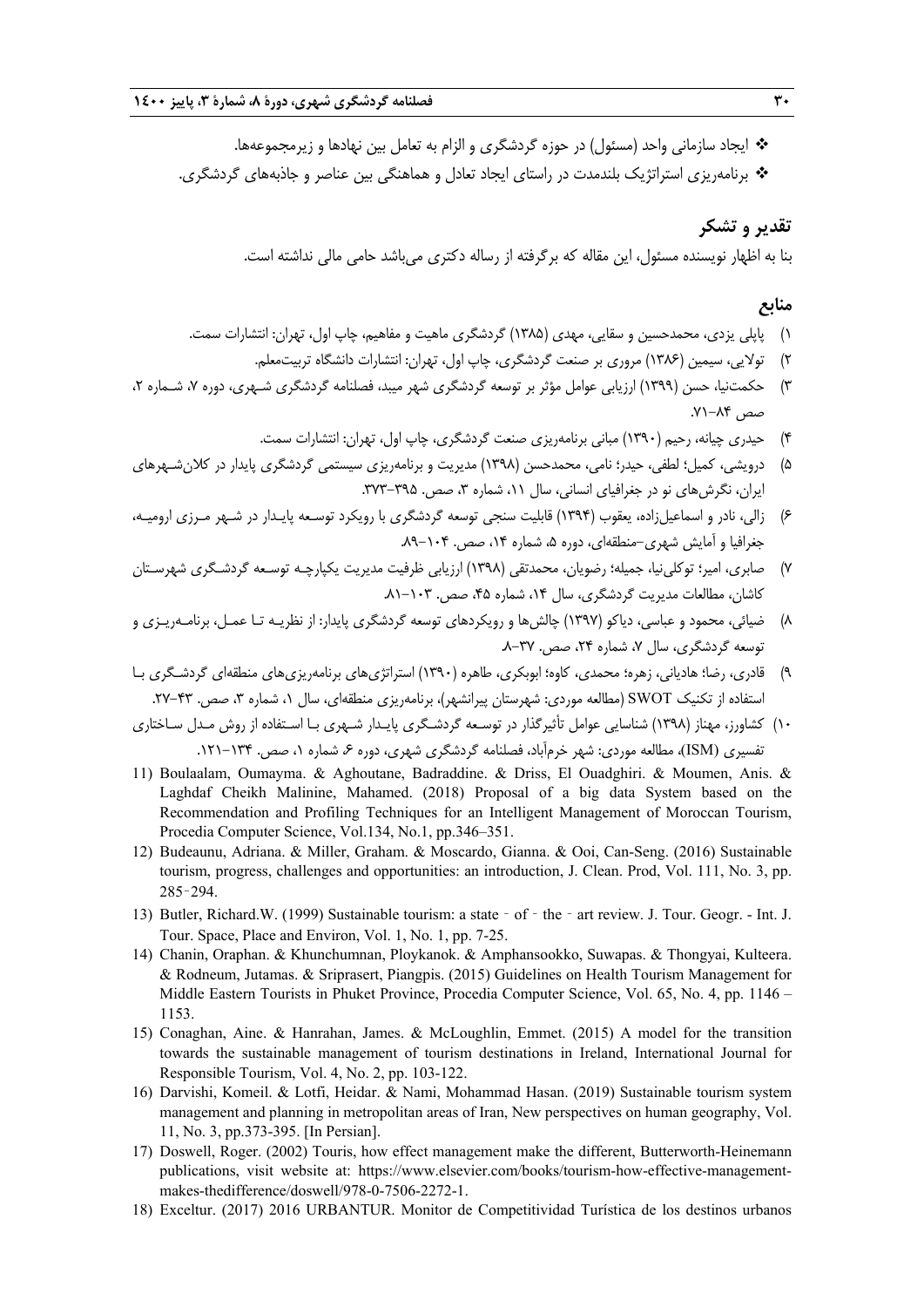españoles (Monitor of Tourist Competitiveness of Spanish urban destinations). http://www.exceltur.org/wp-content/uploads/2017/05/URBANTUR-2016- 240516-documento.pdf, Accessed date: 13 June 2017.

- 19) Fazenda, Nuno. & Da silva, Fernando. Nunes. & Costa, Carlos. (2010) Douro Valley Tourism Plan; The plan as part of a sustainable tourist destination development process, Journal of World Hospitality and tourism, Vol. 2, No. 4, pp. 428-440.
- 20) Ghaderi, Reza. Hadiani, Zohreh. Mohammadi, Kaveh. & Abobakri, Tahereh. (2011) Planning strategies of tourism regions using SWOT technique (Case study: Piranshahr city), Region planning, Vol. 1, No. 3, pp.27-43. [In Persian].
- 21) Hall, Charles. Martin. (2003) Institutional arrangements for ecotourism policy. In D. A. Fennell, & R. K. Dowling (Eds.), Ecotourism policy and planning. CABI Publishing.
- 22) Hawkins, Donald, E. & Shaun, Mann. (2007) The World Bank's role in tourism development, Annals of Tourism Research, Vol. 34, No. 2, pp. 348–363.
- 23) Hekmatnia, Hasan. (2020) Evaluation of Effective Factors on tourism development of Meybod, Journal of Urban Tourism, Vol. 7, No. 2, pp.71-84. [In Persian].
- 24) Heydari Chianeh, Rahim. (2011) Fundamentals of Tourism Industry Planning, First edition, Tehran: Samt publications. [In Persian].
- 25) Holtz, Carl. & Edwards, Sebastian. (2003) Linking biodiversity and sustainable tourism policy. In D. A. Fennell, & R. K. Dowling (Eds.), Ecotourism policy and planning. CABI Publishing.
- 26) Huybers, Twan. & Bennett, Jeff. (2002) Environmental management and the competitiveness of nature based tourism destinations. In T. Huybers, & J. Bennett (Eds.). New horizons in environmental economics. Cheltenham, UK: Edward Elgar Publishing.
- 27) Kapera, Izabela. (2018) Sustainable tourism development efforts by local governments in Poland, Sustainable Cities and Society, Vol. 40, No. 3, pp. 581-588.
- 28) Keshavarz, Mahnaz. (2019) Identifying factors influencing on Sustainable Tourism Development using interpretive structural modeling (ISM) in Khorramabad, Journal of Urban Tourism, Vol. 6, No. 1, pp.121-134. [In Persian].
- 29) Lozano-Oyola, M. & Javier Blancas, F. & González, M. & Caballero, R. (2019) Sustainable tourism tags to reward destination management, Journal of Environmental Management, Vol. 250, No. 3, pp. 1-11.
- 30) Manuel, Alector. & Pinto, Ribeiro. & João, Patricia. & Albino, Silva. & Woosnam, Kyle. M. (2017) Residents' attitudes and the adoption of pro-tourism behaviours: The case of developing island countries, Tourism Management, Vol. 61, No. 3, pp. 523–537.
- 31) Mello, Carmelita. D. & Chang, Ling-Chen. & Pillai, S. K. Bhaskaran. & Kamat, Kaustubh. Zimmermann, F. M. & Weiermair, Klaus. (2016). Comparison of multi-stakeholder perception of tourism sustainability in Goa, International Journal of Hospitality & Tourism Systems, Vol. 9, No. 2, pp. 1–13.
- 32) Oreja-Rodríguez, Juan. Ramón. & Parra-López, Eduardo. & Yanes-Estévez, Vanessa. (2008) The sustainability of island destinations: Tourism area life cycle and teleological perspectives, The case of Tenerife, Tourism Management, Vol. 29, No. 1, pp. 53-65.
- 33) Papoli Yazdi, Mohhammad Hossein. & Saghayi, Mahdi. (2006) Tourism Nature and Concepts, First edition, Tehran: Samt publications. [In Persian].
- 34) Saberi, Amir. Tavakkoli Nia, Jamila. & Razavian, Mohammad Taghi. (2019) Evaluation of Integrated Management Capacity for Tourism Development in Kashan, Tourism Management Studies, Vol. 14, No. 45, pp. 81-103. [In Persian].
- 35) Sharpley, Richard. (2009) Tourism Developmentand the nvironment: BeyondSustainability, publishing for a sustainable future London.
- 36) Sofield, Trevor. & Guia, Jaume. & Specht, Jan. (2017) Organic 'folkloric' community driven placemaking and tourism, Tourism Management, Vol. 61, No. 2, pp. 1–22.
- 37) Tang, Ching-Ping. & Tang, Shui-Yan. (2006) Democratization and capacity building for environmental governance: managing land subsidence in Taiwan. Environment and Planning A, Vol. 38, No. 6, pp. 1131–1147.
- 38) Tavallayi, Simin. (2007) A Review of the Tourism Industry, First edition, Tehran: Tarbiat Moallem university press. [In Persian].
- 39) Tremblay, Pascal. (2000) An evolutionary interpretation of the role of collaborative partnerships in